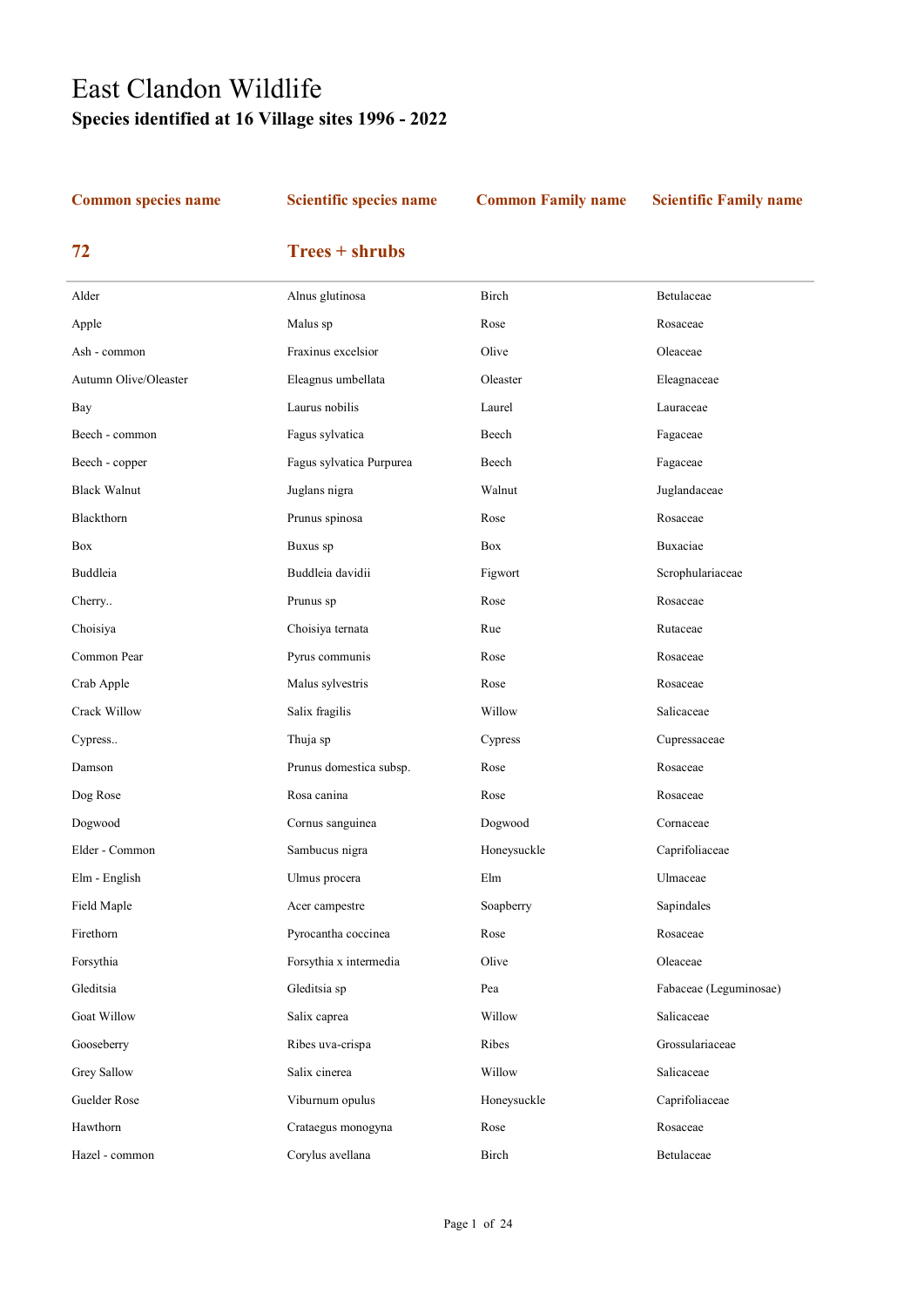| Hibiscus               | Hibiscus sp                   | Mallow         | Malvaceae        |
|------------------------|-------------------------------|----------------|------------------|
| Holly                  | Ilex aquifolium               | Hollies        | Aquifoliaceae    |
| Hornbeam               | Carpinus betulus              | Birch          | Betulaceae       |
| Horse Chestnut         | Aesculus hippocastanum        | Horse-chestnut | Hippocastanaceae |
| Juniper                | Juniperus sp                  | Cypress        | Cupressaceae     |
| Laurustinus            | Viburnum Tinus                | Moschatel      | Adoxacae         |
| Leatherleaf arrowwood  | Viburnum rhytidophyllum       | Moschatel      | Adoxacae         |
| Leyland Cypress        | Cupressocyparis leylandii     | Pine           | Pinaceae         |
| Lilac                  | Syringa pubescens microphylla | Olive          | Oleaceae         |
| Lime                   | Tilia europea                 | Lime           | Tiliaceae        |
| Lime - Small-leaved    | Tilia cordata                 | Lime           | Tiliaceae        |
| Lombardy Poplar        | Populus nigra                 | Willow         | Salicaceae       |
| London Plane           | Platanus hispanica            | Plane-tree     | Platanaceae      |
| Magnolia               | Magnolia stellata             | Magnolia       | Magnoliaceae     |
| Mahonia                | Mahonia sp                    | Barberry       | Berberidaceae    |
| Maple                  | Acer sp                       | Maple          | Aceraceae        |
| Norway Spruce          | Picea abies                   | Pine           | Pinaceae         |
| Oak - English          | Quercus robur                 | Beech          | Fagaceae         |
| Oak - Holm             | Quercus ilex                  | Beech          | Fagaceae         |
| Oak - Red              | Quercus rubra                 | Beech          | Fagaceae         |
| Oak - Sessile          | Quercus petraea               | Beech          | Fagaceae         |
| Oak                    | Quercus sp                    | Beech          | Fagaceae         |
| Pear - Common          | Pyrus sp                      | Rose           | Rosaceae         |
| Photinia               | Photinia sp                   | Rose           | Rosaceae         |
| Plum 'Purple Pershore' | Prunus sp.                    | Rose           | Rosaceae         |
| Portuguese Laurel      | Prunus lusitanica             | Rose           | Rosaceae         |
| Pyracantha             | Pyracantha sp                 | Rose           | Rosaceae         |
| Rose of Sharon         | Hypericum calycinum           | Hypericium     | Hypericaceae     |
| Rowan                  | Sorbus aucuparia              | Rose           | Rosaceae         |
| Scarlet Willow         | Salix chermesina              | Willow         | Salicaceae       |
| Silver Birch           | Betula pendula                | Birch          | Betulaceae       |
| Smoke Bush             | Cotinus coggygia              | Cashew         | Anacardiaceae    |
| Snowberry              | Symphoricarpos                | Honeysuckle    | Caprifoliaceae   |
| Spanish Chestnut       | Castanea sativa               | Beech          | Fagaceae         |
| Spindle                | Euonymus europaeus            | Celastrales    | Celastraceae     |
| Sycamore               | Acer pseudoplatanus           | Maple          | Aceraceae        |
| Walnut                 | Juglans regia                 | Walnut         | Juglandaceae     |
| Wild Plum              | Prunus domestica              | Rose           | Rosaceae         |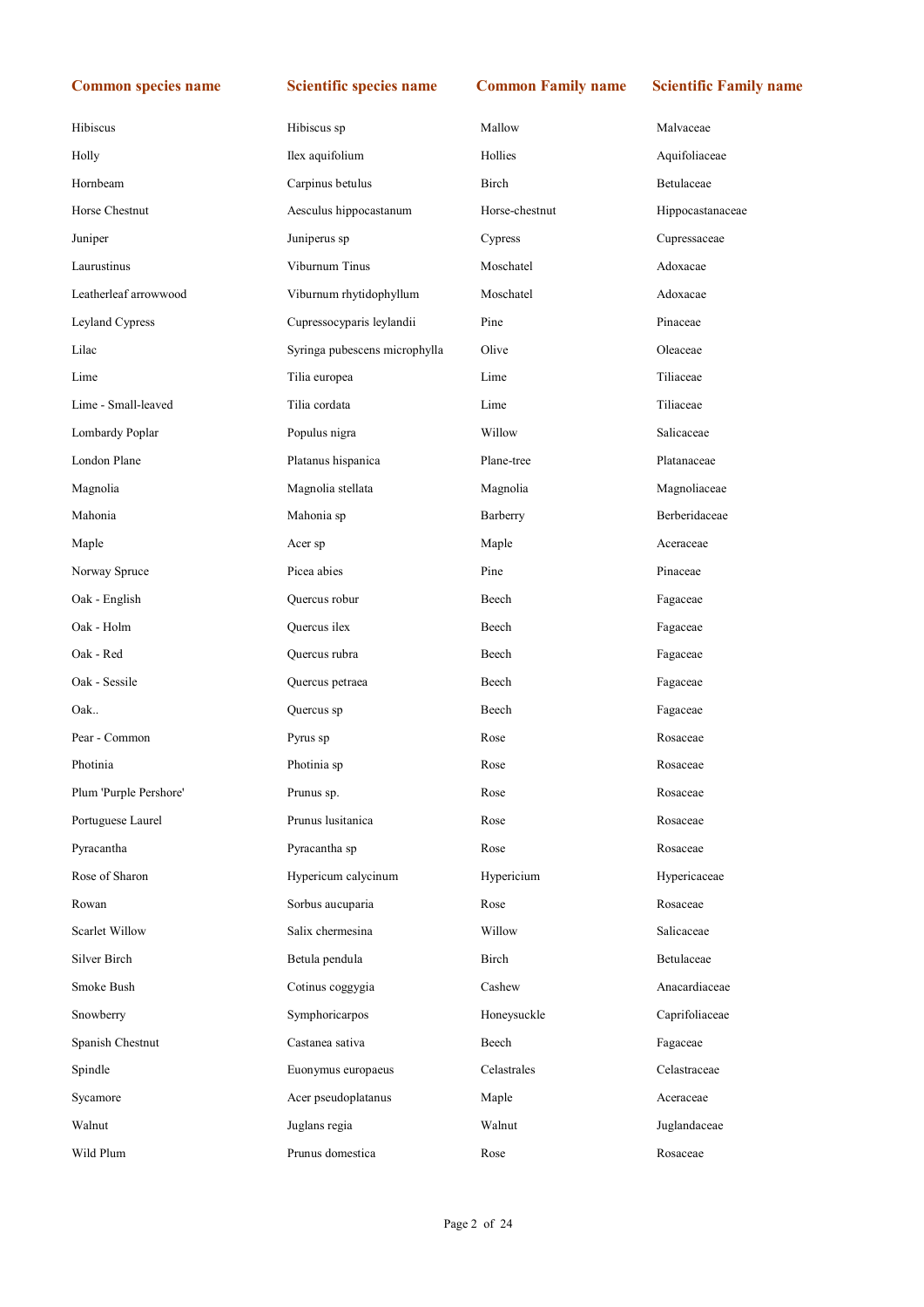Wild Privet **Ligustrum vulgare** Olive Oleaceae **Olive** Oleaceae

Yew - common Taxus baccata Yew Taxaceae

| 259                     | <b>Wildflowers</b>             |                      |                                      |
|-------------------------|--------------------------------|----------------------|--------------------------------------|
| Agrimony                | Agrimonia eupatoria            | Rose                 | Rosaceae                             |
| Alkanet                 | Anchusa officinalis            | Borage               | Boraginaceae                         |
| Alkanet - Green         | Pentaglottis semervirens       | Borage               | Boraginaceae                         |
| Alkanet - Large Blue    | Anchusa azurea                 | Borage               | Boraginaceae                         |
| Alkanet - Yellow        | Anchusa ochroleuca             | Borage               | Boraginaceae                         |
| Autumn Hawkbit          | Leontodon autumnalis           | Daisy                | Asteraceae (Composit                 |
| Betony                  | Stachys officinalis            | Mint                 | Lamiaceae (Labiatae)                 |
| <b>Bindweed - Field</b> | Convolvulus arvensis           | <b>Bindweed</b>      | Convulvulaceae                       |
| Bindweed - Large        | Calystegia sepium              | <b>Bindweed</b>      | Convulvulaceae                       |
| Birds Foot Trefoil      | Lotus corniculatus             | Pea                  | Fabaceae (Leguminos                  |
| <b>Bistort</b>          | Persicaria bistorta            | Knotweed             | Polygonaceae                         |
| <b>Biting Stonecrop</b> | Sedum acre                     | Stonecrop            | Crassulaceae                         |
| Bitter-cress - Hairy    | Cardamine hirsuta              | Cabbage              | Brassicaceae (Crucife                |
| Bitter-cress - Wavy     | Cardamine flexuosa             | Cabbage              | Brassicaceae (Crucife                |
| Dittananana             | $C$ ondomino on $\overline{C}$ | $C_2$ is in a second | D <sub>ragar</sub> against $C$ mails |

| Alkanet                      | Anchusa officinalis       | Borage          | Boraginaceae              |
|------------------------------|---------------------------|-----------------|---------------------------|
| Alkanet - Green              | Pentaglottis semervirens  | Borage          | Boraginaceae              |
| Alkanet - Large Blue         | Anchusa azurea            | Borage          | Boraginaceae              |
| Alkanet - Yellow             | Anchusa ochroleuca        | Borage          | Boraginaceae              |
| Autumn Hawkbit               | Leontodon autumnalis      | Daisy           | Asteraceae (Compositae)   |
| Betony                       | Stachys officinalis       | Mint            | Lamiaceae (Labiatae)      |
| Bindweed - Field             | Convolvulus arvensis      | <b>Bindweed</b> | Convulvulaceae            |
| Bindweed - Large             | Calystegia sepium         | <b>Bindweed</b> | Convulvulaceae            |
| <b>Birds Foot Trefoil</b>    | Lotus corniculatus        | Pea             | Fabaceae (Leguminosae)    |
| Bistort                      | Persicaria bistorta       | Knotweed        | Polygonaceae              |
| <b>Biting Stonecrop</b>      | Sedum acre                | Stonecrop       | Crassulaceae              |
| Bitter-cress - Hairy         | Cardamine hirsuta         | Cabbage         | Brassicaceae (Cruciferae) |
| Bitter-cress - Wavy          | Cardamine flexuosa        | Cabbage         | Brassicaceae (Cruciferae) |
| Bittercress                  | Cardamine sp              | Cabbage         | Brassicaceae (Cruciferae) |
| Bittersweet-Woody Nightshade | Solanum dulcamara         | Nightshade      | Solanaceae                |
| <b>Black Bryony</b>          | Tamus communis            | Yam             | Dioscoreaceae             |
| <b>Black Medick</b>          | Medicago arabica          | Pea             | Fabaceae (Leguminosae)    |
| Bluebell                     | Hyacinthoides non-scripta | Lily            | Liliaceae                 |
| Bluebell - Spanish           | Scilla hispanica          | Lily            | Liliaceae                 |
| Borage                       | Borago officinalis        | Borage          | Boraginaceae              |
| Bracken                      | Pteridium aquilinum       | Ferns           | Dennstaedtiaceae          |
| Bramble - Blackberry         | Rubus fruticosus          | Rose            | Rosaceae                  |
| Braun's Holly Fern           | Polystichum braunii       | Wood ferns      | Dryopteridaceae           |
| <b>Bristly Ox-tongue</b>     | Picris echioides          | Daisy           | Asteraceae (Compositae)   |
| <b>Brooklime</b>             | Veronica beccabunga       | Figwort         | Scrophulariaceae          |
| Bryony - White               | Bryonia dioica            | Gourd           | Cucurbitaceae             |
| Bugle                        | Ajuga reptans             | Mint            | Lamiaceae (Labiatae)      |
| <b>Bugloss</b>               | Anchusa arvensis          | Borage          | Boraginaceae              |
| Bugloss                      | Anchusa sp                | Borage          | Boraginaceae              |
| <b>Burdock - Greater</b>     | Arctium lappa             | Daisy           | Asteraceae (Compositae)   |
| Burdock - Lesser             | Arctium minus             | Daisy           | Asteraceae (Compositae)   |
| Buttercup - Bulbous          | Ranunculus bulbosus       | Buttercup       | Ranunculaceae             |
| Buttercup - Creeping         | Ranunculus repens         | Buttercup       | Ranunculaceae             |
|                              |                           |                 |                           |
|                              |                           |                 |                           |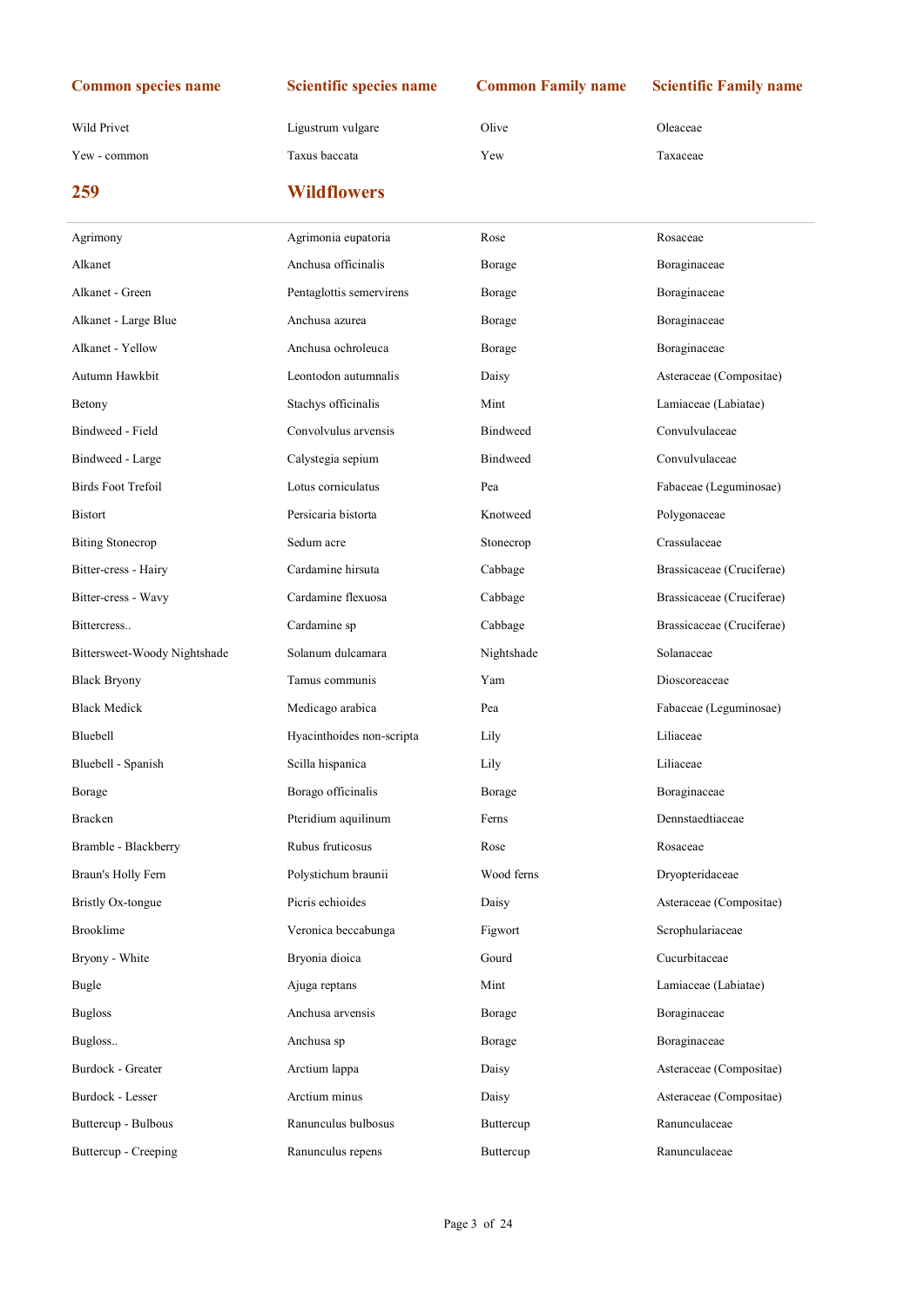| Buttercup - Goldilocks      | Ranunculus auricomus      | Buttercup         | Ranunculaceae             |
|-----------------------------|---------------------------|-------------------|---------------------------|
| Buttercup - Meadow          | Ranunculus acris          | Buttercup         | Ranunculaceae             |
| Buttercup                   | Ranunculus sp             | Buttercup         | Ranunculaceae             |
| Calamint - Common           | Calamintha sylvatica      | Mint              | Lamiaceae (Labiatae)      |
| Campion - Bladder           | Silene vulgaris           | Pink              | Caryophyllaceae           |
| Campion - Pink              | Silene latifolia x dioica | Pink              | Caryophyllaceae           |
| Campion - Red               | Silene dioica             | Pink              | Caryophyllaceae           |
| Campion - White             | Silene latifolia          | Pink              | Caryophyllaceae           |
| Canadian fleabane           | Conyza canadensis         | Daisy             | Asteraceae (Compositae)   |
| Catsear - Common            | Hypochaeris radicata      | Daisy             | Asteraceae (Compositae)   |
| Celandine - Greater         | Chelidonium majus         | Poppy             | Papaveraceae              |
| Celandine - Lesser          | Ranunculus ficaria        | Buttercup         | Ranunculaceae             |
| Charlock                    | Sinapsis arvensis         | Cabbage           | Brassicaceae (Cruciferae) |
| Chickweed - Common          | Stellaria media           | Pink              | Caryophyllaceae           |
| Chickweed                   | Stellaria sp              | Pink              | Caryophyllaceae           |
| Chicory                     | Cichorium intybus         | Daisy             | Asteraceae (Compositae)   |
| Cinquefoil - Creeping       | Potentilla reptans        | Rose              | Rosaceae                  |
| Clover - Alsike             | Trifolium hybridum        | Pea               | Fabaceae (Leguminosae)    |
| Clover - Crimson            | Trifolium incarnatum      | Pea               | Fabaceae (Leguminosae)    |
| Clover - Haresfoot          | Trifolium arvense         | Pea               | Fabaceae (Leguminosae)    |
| Clover - Red                | Trifolium praetens        | Pea               | Fabaceae (Leguminosae)    |
| Clover - White              | Trifolium repens          | Pea               | Fabaceae (Leguminosae)    |
| Clover                      | Trifolium sp              | Pea               | Fabaceae (Leguminosae)    |
| Clover-Hare's-foot          |                           | Pea               | Fabaceae (Leguminosae)    |
| Comfrey - common            | Symphytum officinale      | Borage            | Boraginaceae              |
| Comfrey - white             | Symphytum orientale       | Borage            | Boraginaceae              |
| Common Broomrape            | Orobanche minor           | <b>Broomrapes</b> | Orobanchaceae             |
| Common St John's Wort       | Hypericum sp              | St John's Wort    | Clusiaceae (Guttiferae)   |
| Common toadflax             | Linaria vulgaris          | Figwort           | Scrophulariaceae          |
| Corn Marigold               | Chrysanthemum segetum     | Daisy             | Asteraceae (Compositae)   |
| Corncockle                  | Agrostemma githago        | Pink              | Caryophyllaceae           |
| Cornflower                  | Centaurea cyanus          | Daisy             | Asteraceae (Compositae)   |
| Cow Parsley                 | Anthriscus sylvestris     | Carrot            | Apiaceae (Umbelliferae)   |
| Cowslip                     | Primula veris             | Primrose          | Primulaceae               |
| Cranesbill - Cut-leaved     | Geranium dissectum        | Geranium          | Geraniaceae               |
| Cranesbill - Dove's-foot    | Geranium molle            | Geranium          | Geraniaceae               |
| Cranesbill - Meadow         | Geranium pratense         | Geranium          | Geraniaceae               |
| Cranesbill - Small flowered | Geranium pusillum         | Geranium          | Geraniaceae               |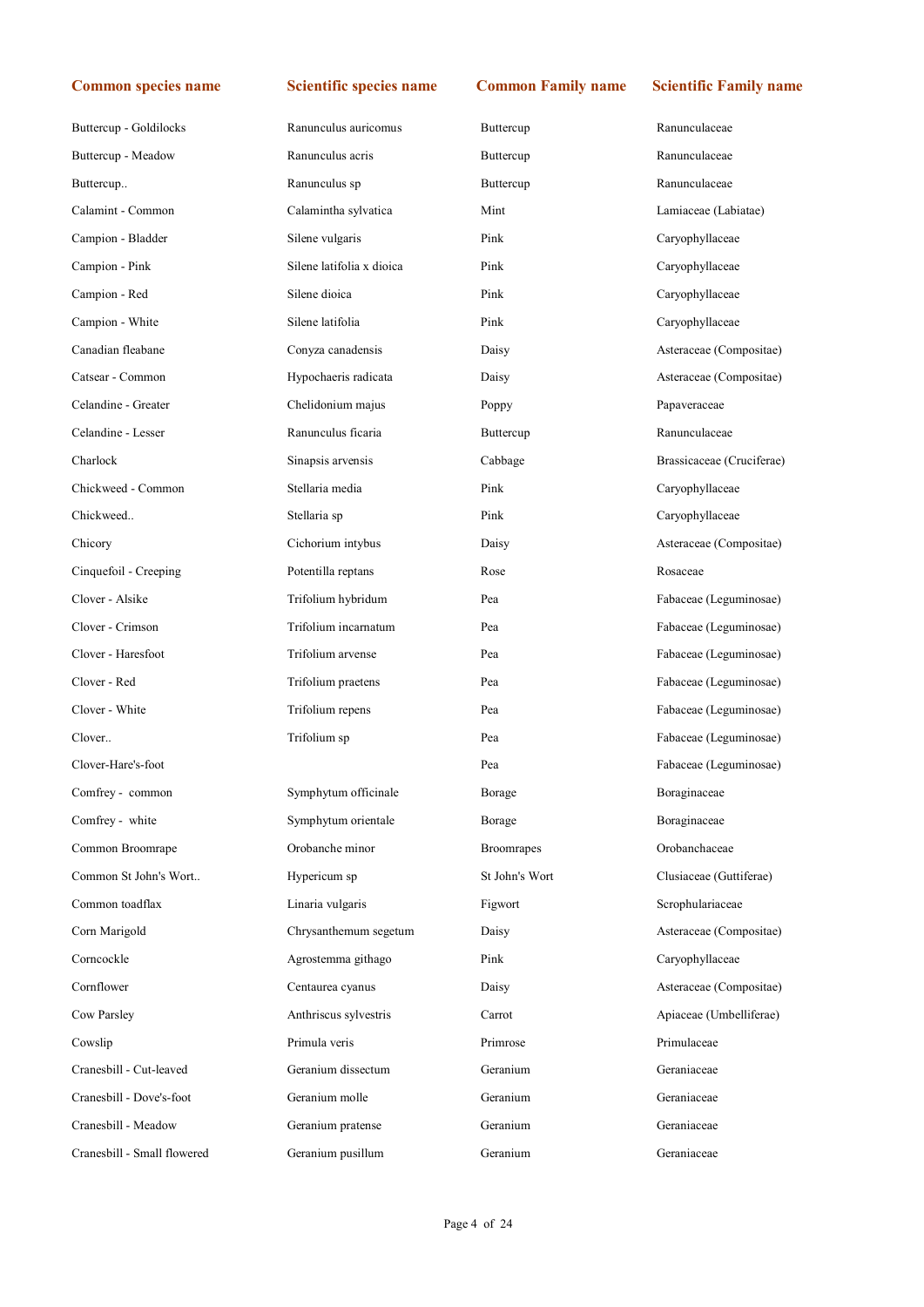| Creeping Jenny          | Lysimachia nummularia     | Primrose    | Primulaceae             |
|-------------------------|---------------------------|-------------|-------------------------|
| Cudweed                 | Filago sp                 | Daisy       | Asteraceae (Compositae) |
| Daffodil                | Narcissus pseudonarcissus | Lily        | Liliaceae               |
| Daisy                   | Bellis perennis           | Daisy       | Asteraceae (Compositae) |
| Dandelion - Common      | Taraxacum officinalis     | Daisy       | Asteraceae (Compositae) |
| Dandelion - Lesser      | Taraxacum erythrospermum  | Daisy       | Asteraceae (Compositae) |
| Deadly Nightshade       | Atropa bella-donna        | Nightshade  | Solanaceae              |
| Deadnettle - Red        | Lamium purpureum          | Mint        | Lamiaceae (Labiatae)    |
| Deadnettle - White      | Lamium album              | Mint        | Lamiaceae (Labiatae)    |
| Devils-bit scabious     | Succisa pratense          | Honeysuckle | Caprifoliaceae          |
| Dock - Broad-leaved     | Rumex obtusifolius        | Knotweed    | Polygonaceae            |
| Dock - Curled           | Rumex crispus             | Knotweed    | Polygonaceae            |
| Dog Violet - Common     | Viola riviniana           | Violet      | Violaceae               |
| Dogs Mercury            | Mercurialis perennis      | Spurge      | Euphorbiaceae           |
| Earthnut/Pignut         | Conopodium majus          | Carrot      | Apiaceae (Umbelliferae) |
| Enchanters Nightshade   | Circaea lutea             | Willowherb  | Onagraceae              |
| <b>Evening Primrose</b> | Oenothera glazoviana      | Willowherb  | Onagraceae              |
| Fat hen                 | Chenopodium sp            | Goosefoot   | Chenopodiaceae          |
| Feverfew                | Tanacetum parthenium      | Daisy       | Asteraceae (Compositae) |
|                         |                           |             |                         |
| Field Pansy             | Viola arvensis            | Violet      | Violaceae               |
| <b>Field Scabious</b>   | Knautia arvensis          | Honeysuckle | Caprifoliaceae          |
| Fig leaved Goose Foot   | Chenopodium album         | Goosefoot   | Chenopodiaceae          |
| Figwort - Common        | Scrophularia nodosa       | Figwort     | Scrophulariaceae        |
| Fleabane - Common       | Pulicaria dysenterica     | Daisy       | Asteraceae (Compositae) |
| Forget-me-not - Field   | Myosotis arvensis         | Borage      | Boraginaceae            |
| Forget-me-not - Wood    | Myosotis sylvatica        | Borage      | Boraginaceae            |
| Foxglove                | Digitalis purpurea        | Figwort     | Scrophulariaceae        |
| Fritillary              | Fritillaria mealagris     | Lily        | Liliaceae               |
| Fumitory - Common       | Fumaria Officinalis       | Fumitory    | Fumariaceae             |
| Garlic                  | Allium sativum            | Lily        | Liliaceae               |
| Goatsbeard              | Tragopogon pratensis      | Daisy       | Asteraceae (Compositae) |
| Goosegrass/Cleavers     | Galium aparine            | Bedstraw    | Rubiaceae               |
| Great Burnet            | Sanguisorba officinalis   | Rose        | Rosaceae                |
| Great Lettuce           | Lactuca virosa            | Daisy       | Asteraceae (Compositae) |
| Gromwell                | Lithospermum sp           | Borage      | Boraginaceae spp        |
| Ground Elder            | Aegopodium podagraria     | Carrot      | Apiaceae (Umbelliferae) |
| Ground Ivy or Alehoof   | Glechoma hederacea        | Mint        | Lamiaceae (Labiatae)    |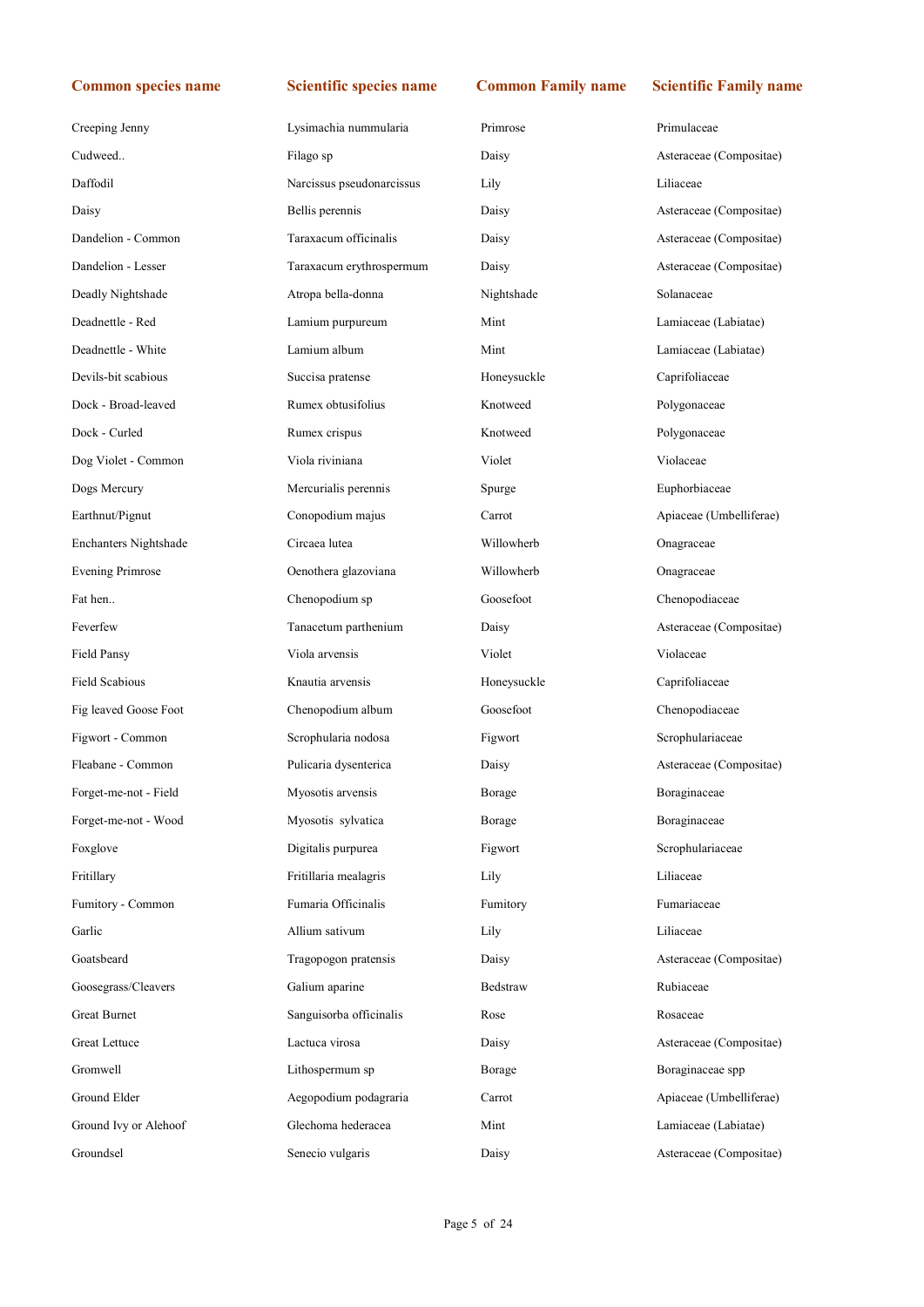| Harebell                  | Campanula rotundifolia    | Bellflower  | Campanulaceae             |
|---------------------------|---------------------------|-------------|---------------------------|
| Hawkbit - Rough           | Leontodon hispidus        | Daisy       | Asteraceae (Compositae)   |
| Hawksbeard - Smooth       | Crepis capillaris         | Daisy       | Asteraceae (Compositae)   |
| Hawkweed                  | Hieracium sp              | Daisy       | Asteraceae (Compositae)   |
| Hawkweed - orange         | Hieracium aurantiacum     | Daisy       | Asteraceae (Compositae)   |
| Hedge Mustard             | Sisymbrium officinale     | Cabbage     | Brassicaceae (Cruciferae) |
| Hemlock                   | Conium maculatum          | Carrot      | Apiaceae (Umbelliferae)   |
| Herb Bennett              | Geum urbanum              | Rose        | Rosaceae                  |
| Herb Robert               | Geranium robertianum      | Geranium    | Geraniaceae               |
| Hoary Plantain            | Plantago media            | Plantain    | Plantaginaceae            |
| Hogweed                   | Heracleum sphondylium     | Carrot      | Apiaceae (Umbelliferae)   |
| Honeysuckle               | Lonicera periclymenum     | Honeysuckle | Caprifoliaceae            |
| Hop                       | Humulus lupulus           | Hemp        | Cannabaceae               |
| Horse-radish              | Armoracia rusticana       | Cabbage     | Brassicaceae (Cruciferae) |
| Horsetail - Common        | Equisetum arvense         | Horsetail   | Equisetaceae              |
| <b>Ivy</b>                | Hedera helix              | Ivy         | Araliaceae                |
| Jack by the Hedge         | Alliara petiolata         | Cabbage     | Brassicaceae (Cruciferae) |
| Knapweed - Common         | Centaurea nigra           | Daisy       | Asteraceae (Compositae)   |
| Knapweed - Greater        | Centaurea scabiosa        | Daisy       | Asteraceae (Compositae)   |
| Lady's Bedstraw           | Galium verum              | Bedstraw    | Convulvulaceae            |
| Lavender                  | Lavandula augustifolia    | Mint        | Lamiaceae (Labiatae)      |
| Lemon Balm                | Melissa officinalis       | Mint        | Lamiaceae (Labiatae)      |
| Lesser Skullcap           | Scutellaria minor         | Mint        | Lamiaceae (Labiatae)      |
| Lesser Trefoil            | Trifolium dubium          | Pea         | Fabaceae (Leguminosae)    |
| Lilly of the Valley       | Convallaria majalis       | Asparagus   | Asparagaceae              |
| Loosestrife - Purple      | Lythrum salicaria         | Loosestrife | Lythraceae                |
| Lords & Ladies/Cuckoopint | Arum maculatum            | Arum        | Araceae                   |
| Mallow - Common           | Malva sylvestris          | Mallow      | Malvaceae                 |
| Mallow - Musk             | Malva moschata            | Mallow      | Malvaceae                 |
| Marjoram                  | Origanum majorana         | Mints       | Lamiaceae (Labiatae)      |
| Mayweed - Pineapple       | Chamomilla suaveolens     | Daisy       | Asteraceae (Compositae)   |
| Mayweed - Scented         | Matricaria recutita       | Daisy       | Asteraceae (Compositae)   |
| Mayweed - Scentless       | Tripleurospermum inodorum | Daisy       | Asteraceae (Compositae)   |
| Mayweed                   | Chamomilla sp             | Daisy       | Asteraceae (Compositae)   |
| Mayweed                   | Matricaria sp             | Daisy       | Asteraceae (Compositae)   |
| Meadowsweet               | Filipendula ulmara        | Rose        | Rosaceae                  |
| Melilot - Ribbed          | Melilotus officinalis     | Pea         | Fabaceae (Leguminosae)    |
| Melilot - White           | Melilotus alba            | Pea         | Fabaceae (Leguminosae)    |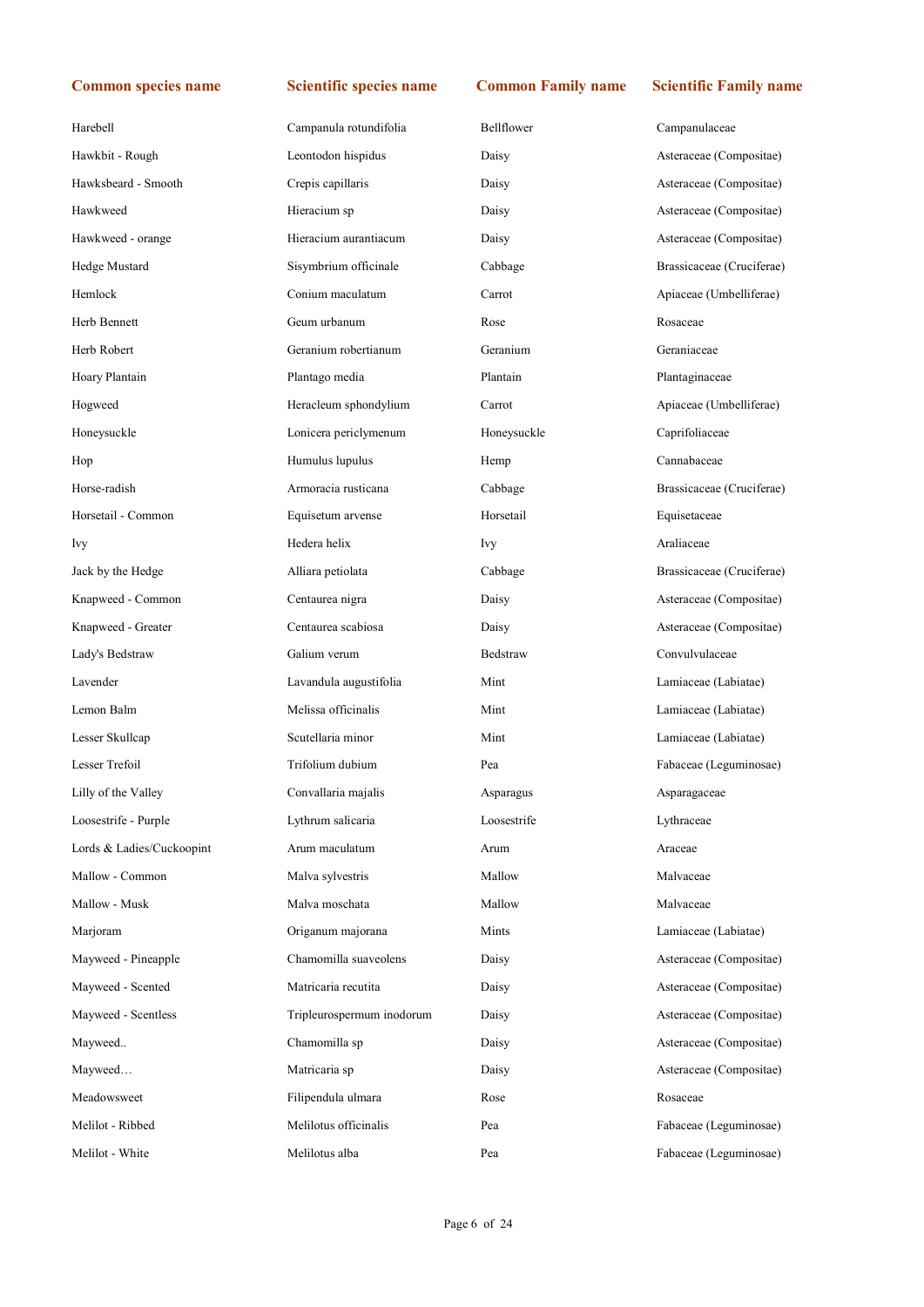| Mint - Spear             | Mentha spicata         | Mint         | Lamiaceae (Labiatae)      |
|--------------------------|------------------------|--------------|---------------------------|
| Mint - Water             | Mentha aquatica        | Mint         | Lamiaceae (Labiatae)      |
| Mouse Ear - Common       | Cerastium holosteoides | Pink         | Caryophyllaceae           |
| Mouse Ear - Field        | Cerastium arvense      | Pink         | Caryophyllaceae           |
| Mouse ear                | Cerastium sp           | Pink         | Caryophyllaceae           |
| Mugwort                  | Artemisia vulgaris     | Daisy        | Asteraceae (Compositae)   |
| Mullein                  | Verbascum thapsus      | Figwort      | Scrophulariaceae          |
| Mustard - Garlic         | Alliaria petiolata     | Cabbage      | Brassicaceae (Cruciferae) |
| Nettle - Common          | Urtica dioica          | Nettle       | Urticacae                 |
| Nettle-Leaved Bellflower | Campanula glomerata    | Bellflower   | Campanulaceae             |
| Nipplewort               | Lapsana communis       | Daisy        | Asteraceae (Compositae)   |
| Oilseed Rape             | Brassica napus         | Cabbage      | Brassicaceae (Cruciferae) |
| Oregano - common         | Origanum vulgare       | Mints        | Lamiaceae (Labiatae)      |
| Ox-eye Daisy             | Leucanthemum vulgare   | Daisy        | Asteraceae (Compositae)   |
| Pale Persicaria          | Persicaria lapathifola | Knotweed     | Polygonaceae              |
| Pearlwort - Annual       | Sagina apetala         | Pink         | Caryophyllaceae           |
| Periwinkle - Greater     | Vinca major            | Periwinkle   | Apocynaceae               |
| Periwinkle - Lesser      | Vinca minor            | Periwinkle   | Apocynaceae               |
| Pink Oxalis              | Oxalis articulata      | Wood-Sorrell | Oxalidaceae               |
| Plantain - Greater       | Plantago major         | Plantain     | Plantaginaceae            |
| Plantain - Ribwort       | Plantago lanceolata    | Plantain     | Plantaginaceae            |
| Pondweed                 | Potamogeton            | Pondweed     | Potamogetonaceae          |
| Poppy - Common/Corn      | Papaver rhoeas         | Poppy        | Papaveraceae              |
| Primrose                 | Primula vulgata        | Primrose     | Primulaceae               |
| Prostrate Knotweed       | Polygonum aviculare    | Knotweed     | Polygonaceae              |
| Ragged Robin             | Lychnis flos-cuculi    | Pink         | Caryophyllaceae           |
| Ragwort - common         | Senecio jacobaea       | Daisy        | Asteraceae (Compositae)   |
| Ragwort                  | Senecio sp             | Daisy        | Asteraceae (Compositae)   |
| Red Goosefoot            | Chenopodium rubrum     | Goosefoot    | Chenopodiaceae            |
| Red Hemp-Nettle          | Galeopsis angustifolia | Mint         | Lamiaceae (Labiatae)      |
| Red Valerian             | Centranthus ruber      | Valerian     | Valerianaceae             |
| Redshank                 | Persicaria maculosa    | Knotweed     | Polygonaceae              |
| Reed-mace / Bulrush      | Typha latifolia        | Bulrush      | Typhaceae                 |
| Rockcress                | Arabis                 | Cabbage      | Brassicaceae (Cruciferae) |
| Rosemary                 | Rosmarinus officinalis | Mint         | Lamiaceae (Labiatae)      |
| Round leaved fluellen    | Kichxia spuria         | Figwort      | Scrophulariaceae          |
|                          |                        |              |                           |
| Sage                     | Salvia officianalis    | Mint         | Lamiaceae (Labiatae)      |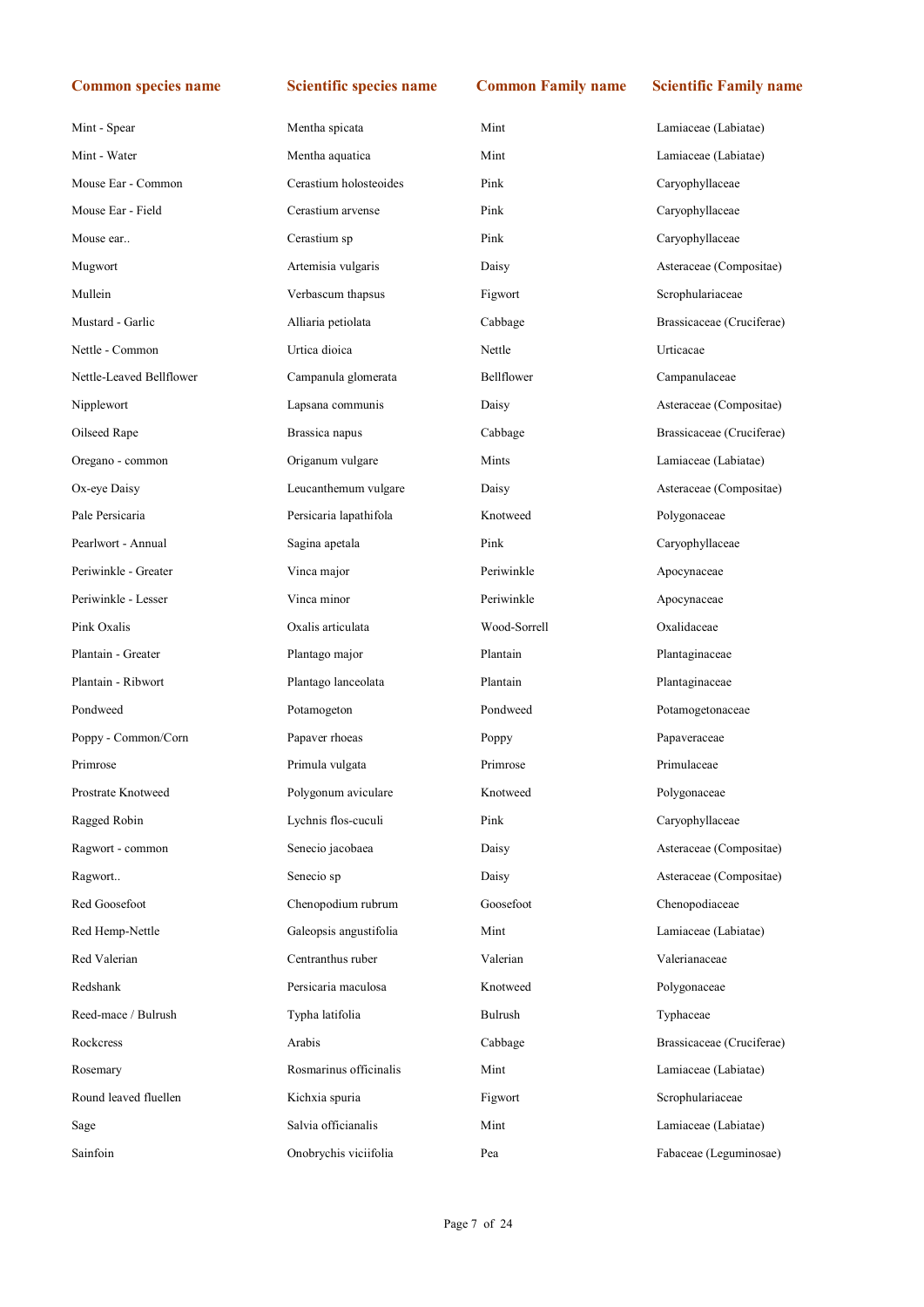Asteraceae (Compositae)

Apiaceae (Umbelliferae) Lamiaceae (Labiatae) Scrophulariaceae

Brassicaceae (Cruciferae)

Clusiaceae (Guttiferae)

 $Caryophyllaceae$ Caryophyllaceae

Asteraceae (Compositae)

Fabaceae (Leguminosae) Fabaceae (Leguminosae)

Asteraceae (Compositae) Asteraceae (Compositae) Asteraceae (Compositae) Asteraceae (Compositae) Asteraceae (Compositae)

| Salad Burnet              | Sanguisorba minor       | Rose           | Rosaceae        |
|---------------------------|-------------------------|----------------|-----------------|
| Salsify                   | Tragopogon porrifolius  | Daisy          | Asteraceae (Co: |
| Scarlet Pimpernel         | Anagallis arvensis      | Primrose       | Primulaceae     |
| Sea Holly                 | Eryngium maritimum      | Carrot         | Apiaceae (Umb   |
| Selfheal                  | Prunella vulgaris       | Mint           | Lamiaceae (Lab  |
| Sharp-Leaved Fluellen     | Kickaxia elatine        | Figwort        | Scrophulariacea |
| Shepherd's Purse          | Capsella bursa-pastoris | Cabbage        | Brassicaceae (C |
| Small Scabious            | Scabiosa columbaria     | Honeysuckle    | Caprifoliaceae  |
| Snowdrop                  | Galanthus nivalis       | Lily           | Liliaceae       |
| Solomon's Seal            | Polygonatum multiflorum | Lily           | Liliaceae       |
| Sorrel - Common           | Rumex acetosa           | Knotweed       | Polygonaceae    |
| Sorrel - Sheep's          | Rumex acetosella        | Knotweed       | Polygonaceae    |
| Sorrel - Wood             | Oxalis acetosella       | Wood-Sorrell   | Oxalidaceae     |
| Speedwell - Common Field  | Veronica persica        | Plantain       | Plantaginaceae  |
| Speedwell - Germander     | Veronica chameaedrys    | Plantain       | Plantaginaceae  |
| Speedwell - Ivy-leaved    | Veronica hederifolia    | Plantain       | Plantaginaceae  |
| Speedwell - Slender       | Veronica filiformis     | Plantain       | Plantaginaceae  |
| Speedwell - Thyme -leaved | Veronica serphyllifolia | Plantain       | Plantaginaceae  |
| Speedwell - Wall          | Veronica arvensis       | Plantain       | Plantaginaceae  |
| Spurge                    | Euphorbia sp            | Spurge         | Euphorbiaceae   |
| Spurge - Caper            | Euphorbia lathyris      | Spurge         | Euphorbiaceae   |
| Spurge - Wood             | Euphorbia amygdaloides  | Spurge         | Euphorbiaceae   |
| St Johns Wort - Perforate | Hypericum perforatum    | St John's Wort | Clusiaceae (Gu  |
| Stinking Hellebore        | Helleborus foetidus     | Buttercup      | Ranunculaceae   |
| Stinking Iris             | Iris foetidissima       | Iris           | Iridaceae       |
| Stitchwort - Greater      | Stellaria holostea      | Pink           | Caryophyllacea  |
| Stitchwort - Lesser       | Stellaria graminea      | Pine           | Caryophyllacea  |
| Sunflower                 | Helianthus annuus       | Daisy          | Asteraceae (Co: |
| Sweet Woodruff            | Galium odoratum         | Bedstraw       | Rubiaceae       |
| Tare - Hairy              | Vicia hirsuta           | Pea            | Fabaceae (Legu  |
| Tare - Smooth             | Vicia tetrasperma       | Pea            | Fabaceae (Legu  |
| Teasel                    | Dipsacus fullonum       | Honeysuckle    | Caprifoliaceae  |
| Thistle - Creeping        | Cirsium arvense         | Daisy          | Asteraceae (Co: |
| Thistle - Prickly Sow     | Sonchus asper           | Daisy          | Asteraceae (Co: |
| Thistle - Smooth Sow      | Sonchus oleraceus       | Daisy          | Asteraceae (Co: |
| Thistle - Spear           | Cirsium vulgare         | Daisy          | Asteraceae (Co: |
| Thistle                   | Cirsium sp              | Daisy          | Asteraceae (Co: |
| Traveller's Joy           | Clematis vitalba        | Buttercup      | Ranunculaceae   |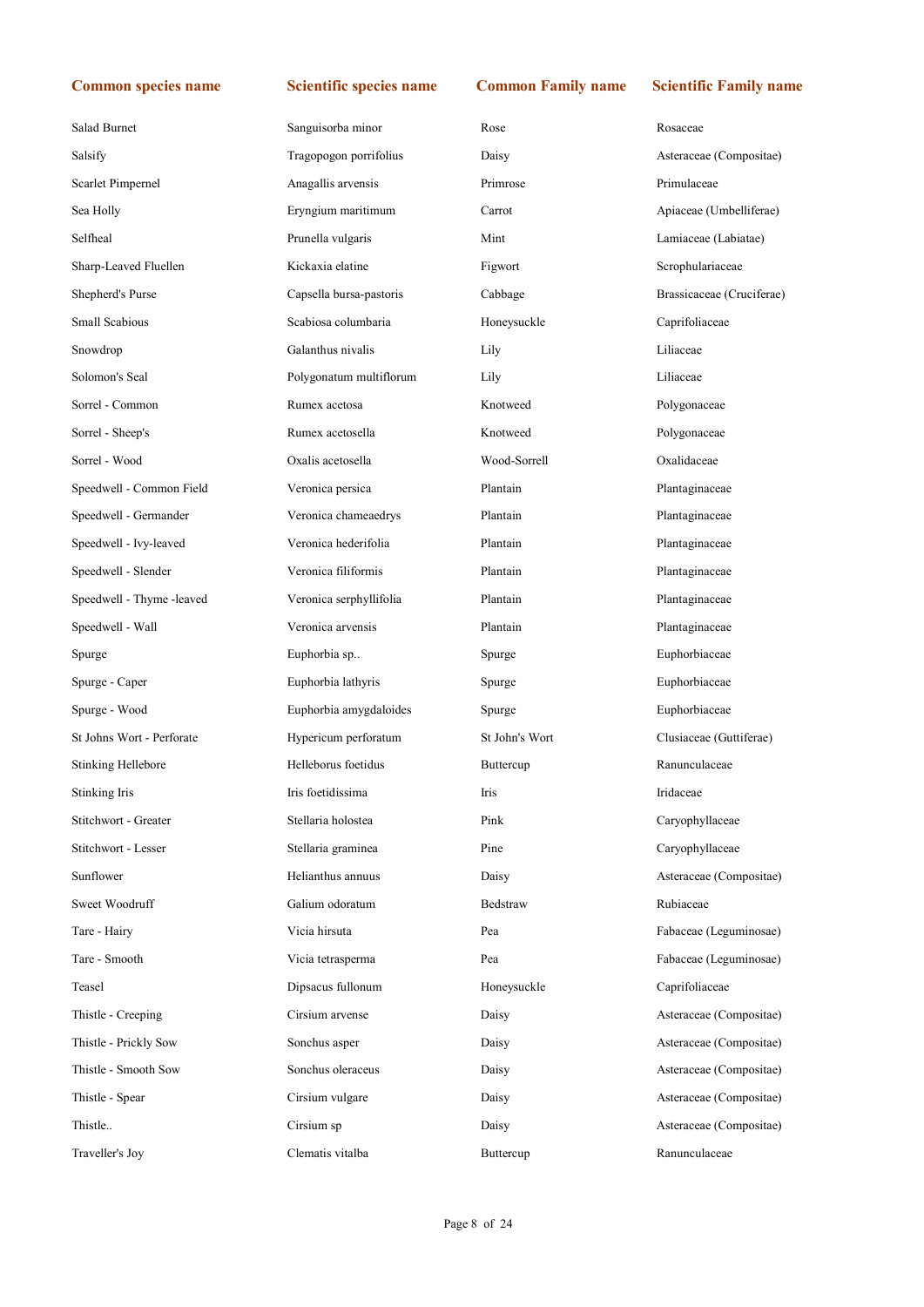| Valerian                    | Valeriana officinalis   | Honeysuckle  | Caprifoliaceae          |
|-----------------------------|-------------------------|--------------|-------------------------|
| Vetch - Common              | Vicia sativa            | Pea          | Fabaceae (Leguminosae)  |
| Vetch - Kidney              | Anthyllis vulneraria    | Pea          | Fabaceae (Leguminosae)  |
| Vetch - Tufted              | Vicia cracca            | Pea          | Fabaceae (Leguminosae)  |
| Vetch                       | Lathyrus sp             | Pea          | Fabaceae (Leguminosae)  |
| Vetchling - Grass           | Lathyrus nissolia       | Pea          | Fabaceae (Leguminosae)  |
| Vetchling - Meadow          | Lathyrus pratensis      | Pea          | Fabaceae (Leguminosae)  |
| Violet - Sweet              | Viola odorata           | Violet       | Violaceae               |
| Violet - White              | Viola alba              | Violet       | Violaceae               |
| Violet                      | Viola sp                | Violet       | Violaceae               |
| Vipers Bugloss              | Echium vulgare          | Borage       | Boraginaceae            |
| Water Lily                  | Nymphaea alba           | Water Lilly  | Nymphaeaceae            |
| White Stonecrop             | Sedum album             | Stonecrop    | Crassulaceae            |
| Wild Carrot                 | Daucus carota           | Carrot       | Apiaceae (Umbelliferae) |
| Wild Mignonette             | Reseda luteola          | Mignonette   | Resedaceae              |
| Wild Parsnip                | Pastinaca sativa        | Carrot       | Apiaceae (Umbelliferae) |
| Wild Rose                   | Rosa acicularis         | Rose         | Rosaceae                |
| Wild Strawberry             | Fragaria vesca          | Rose         | Rosaceae                |
| Willowherb - Broad-leaved   | Epilobium montanum      | Willowherb   | Onagraceae              |
| Willowherb - Hairy          | Epilobium hirsutum      | Willowherb   | Onagraceae              |
| Willowherb - Marsh          | Epilobium palustre      | Willowherb   | Onagraceae              |
| Willowherb - Rosebay        | Chamerion angustifolium | Willowherb   | Onagraceae              |
| Willowherb - Spear-leaved   | Epilobium lanceolateum  | Willowherb   | Onagraceae              |
| Willowherb - Square-stalked | Epilobium tetragonum    | Willowherb   | Onagraceae              |
| Winter Aconite              | Eranthis hyemalis       | Buttercup    | Ranunculaceae           |
| Woad                        | Isatis tinctoria        | Saxifrage    | Saxifragaceae           |
| Woundwort - Hedge           | Stachys sylvatica       | Mint         | Lamiaceae (Labiatae)    |
| Woundwort - Marsh           | Stachys palustris       | Mint         | Lamiaceae (Labiatae)    |
| Yarrow - Millefeuille       | Achillea millefolium    | Daisy        | Asteraceae (Compositae) |
| Yarrow                      | Achillea sp             | Daisy        | Asteraceae (Compositae) |
| Yellow Archangel            | Lamiastrum galeobdolon  | Mint         | Lamiaceae (Labiatae)    |
| Yellow Iris                 | Iris pseudacorus        | Iris         | Iridaceae               |
| Yellow Loosestrife          | Lysimachia vulgaris     | Primrose     | Primulaceae             |
| <b>Yellow Oxalis</b>        | Oxalis corniculata      | Wood-Sorrell | Oxalidaceae             |
| <b>Yellow Rattle</b>        | Rhinanthus minor        | Figwort      | Scrophulariaceae        |
| 32                          | <b>Grasses</b>          |              |                         |

Annual Meadow Grass Poa annua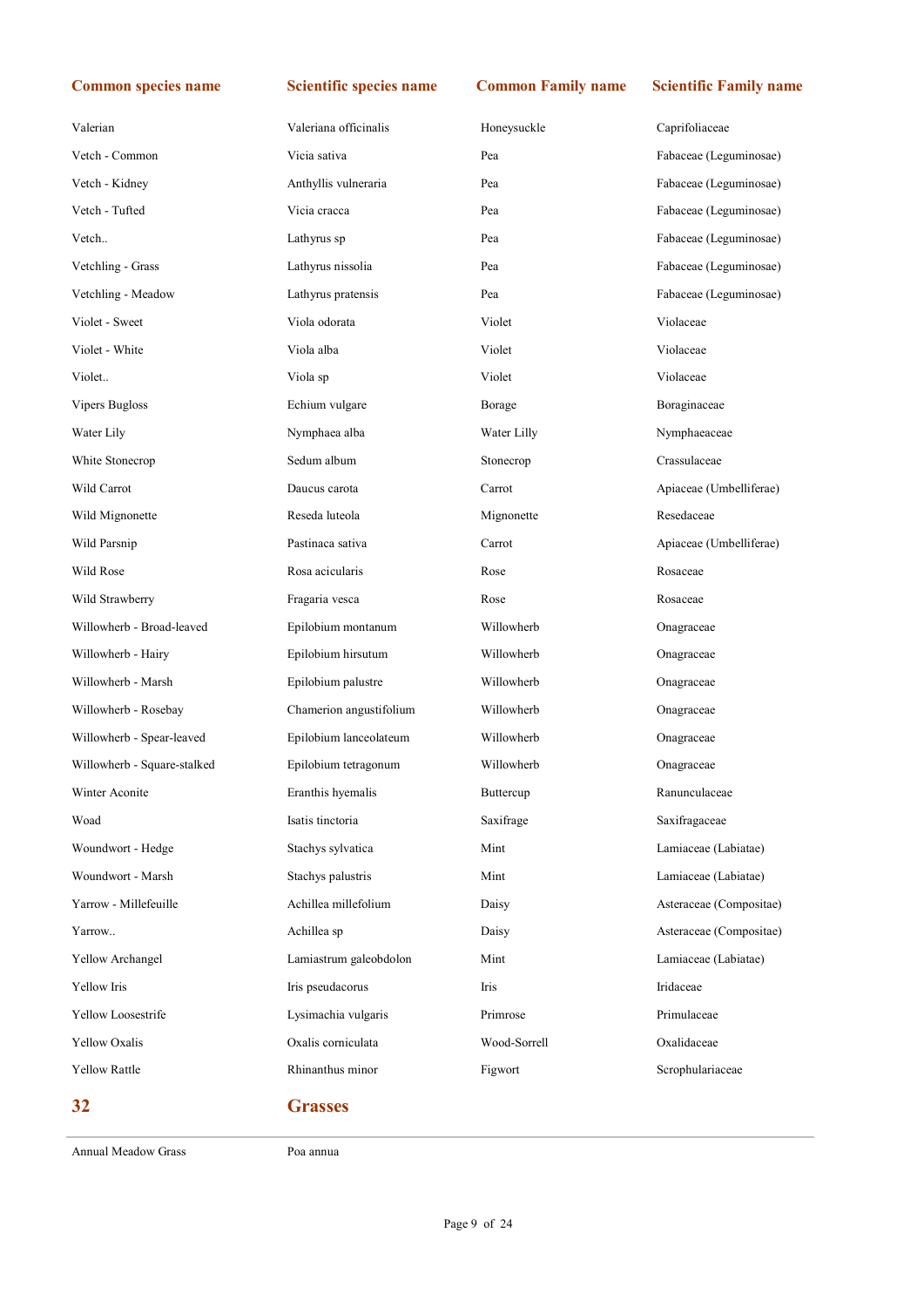| 78                          | <b>Cultivated plants</b> |         |                  |
|-----------------------------|--------------------------|---------|------------------|
| Wrinkled Peach              | Rhodotus palmatus        |         | Tricholomataceae |
| Shaggy ink Cap/Lawyers Wig  | Coprinus comatus         |         |                  |
| Parasol Mushroom            | Macrolepiota Procera     |         |                  |
| 3                           | <b>Fungi</b>             |         |                  |
| Yorkshire Fog               | Holcus lanatus           | Grasses | Poaceae          |
| <b>Wood Meadow Grass</b>    | Poa nemoralis            |         |                  |
| Tufted Hair grass           | Deschampsia caespitosa   |         |                  |
| Timothy- Small-leaved       | Phleum bertolonii        |         |                  |
| <b>Sweet Vernal Grass</b>   | Anthoxanthum odoratum    |         |                  |
| Swamp Meadow Grass          | Poa palustris            |         |                  |
| Slender creeping red Fescue | Festuca rubra            |         |                  |
| Sheep's Fescue              | Festuca (Fescue) ovina   |         |                  |
| Rough Meadow Grass          | Poa trivialis            |         |                  |
| Quaking Grass - Common      | Brizia media             |         |                  |
| Perennial Rye Grass         | Lolium perenne           |         |                  |
| Meadow Grass                | Poa sp                   |         |                  |
| Meadow Foxtail              | Alopecurus pratensis     |         |                  |
| Meadow Barley               | Hordeum secalinum        |         |                  |
| Large-leaved Timothy        | Phleum pratense          |         |                  |
| False Oat Grass             | Arrhenatherum eliatus    |         |                  |
| Crested dog's-tail          | Cynosurus cristatus      |         |                  |
| Creeping Soft Grass         | Holcus mollis            |         |                  |
| Couch Grass                 | Agropyrom sp             |         |                  |
| Cockspur Grass              | Echinochloa crus-galli   |         |                  |
| Cocksfoot                   | Dactylis glonerata       |         |                  |
| <b>Bulbous Foxtail</b>      | Alopecurus bulbous       |         |                  |
| Brome - Meadow              | Bromus commutatus        |         |                  |
| Brome - Lesser Hairy        | Bromus benekenii         |         |                  |
| Brome - Hairy               | Bromus ramosus           |         |                  |
| Brome - False               | Brachypodium sylvaticum  |         |                  |
| Brome - Barren              | Bromus sterilis          |         |                  |
| Bent - Velvet               | Agrostis canina          |         |                  |
| Bent - Loose Silky Bent     | Apera spica-venti        |         |                  |
| Bent - Common               | Agrostis tenuis          |         |                  |
| Bent - Brown                | Agrostis vineale         |         |                  |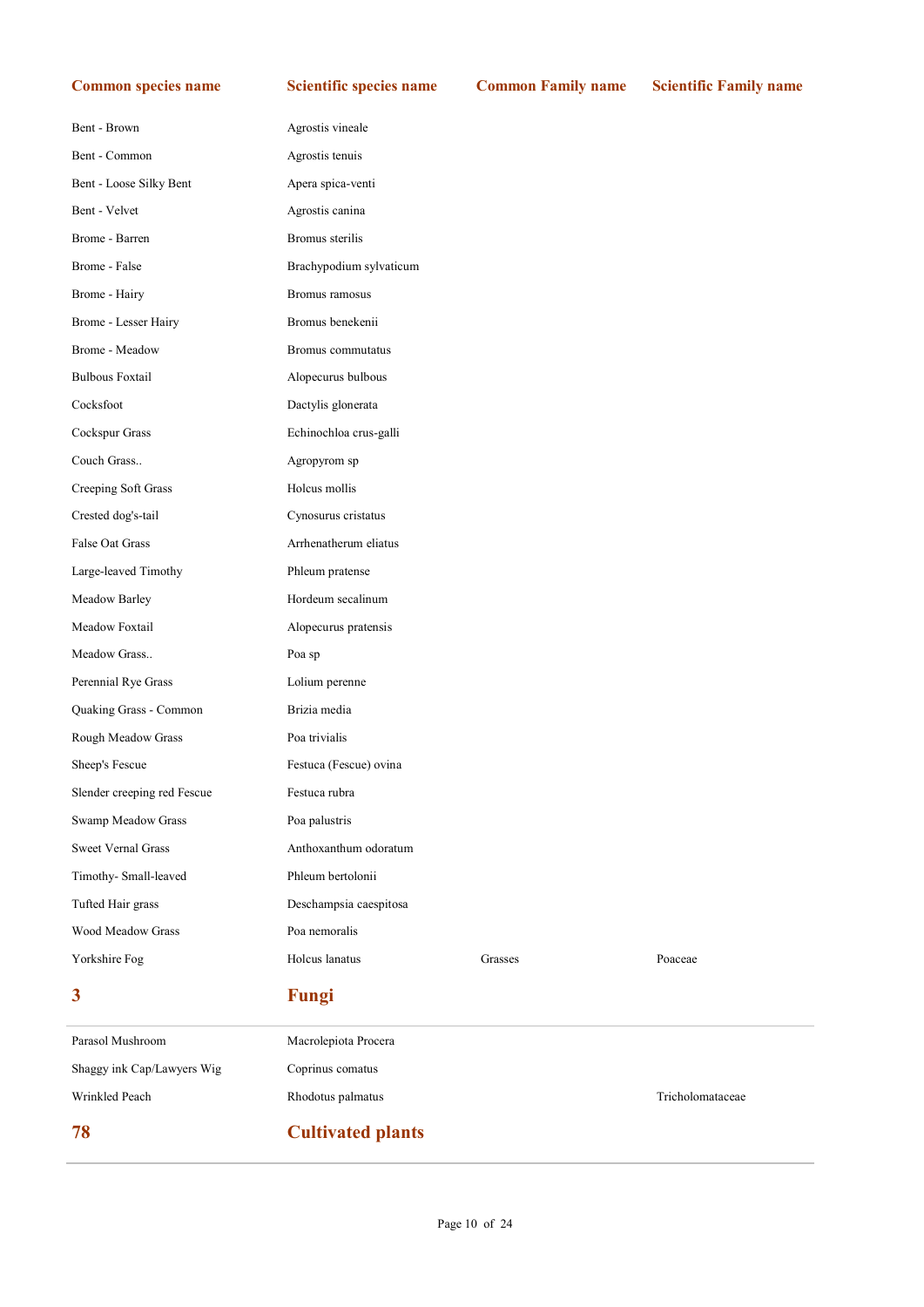| Agapanthus                 | Agapanthus sp                | Allium             | Amaryllidaceae            |
|----------------------------|------------------------------|--------------------|---------------------------|
| Allium                     | Allium sp                    | Lilly              | Liliaceae                 |
| Alyssum                    | Alyssum sp                   | Cabbage            | Brassicaceae (Cruciferae) |
| Anemone                    | Anenome hupehensis           | Buttercup          | Ranunculaceae             |
| Anemone Whirlwing          | Anemone hupehensis           | Buttercup          | Ranunculaceae             |
| Aquilegia                  | Aquilegia sp                 | Buttercup          | Ranunculaceae             |
| Arabis                     | Arabis caucasica             | Cabbage            | Brassicaceae (Cruciferae) |
| Aubretia                   | Aubretia sp                  | Cabbage            | Brassicaceae (Cruciferae) |
| Bridal Wreath Spiraea      | Spiraea aguta                | Rose               | Rosaceae                  |
| <b>Buckler Fern</b>        | Dryopteris atrata            | Wood ferns         | Dryopteridaceae           |
| Cabbage                    | Brassica oleracea            | Cabbage            | Brassicaceae (Cruciferae) |
| Campanula                  | Campanula sp                 | Bellflower         | Campanulaceae             |
| Ceanothus Southmead        | Ceanothus Southmead          | Buckthorn          | Rhamnaceae                |
| Chaeonomeles - Hot Fire    | Chaenomeles speciosa         | Rose               | Rosaceae                  |
| Cherry Laurel 'Otto Luken' | Prunus laurocerasus          | Rose               | Rosaceae                  |
| Chives                     | Allium schoenoprasum         | Allium             | Amaryllidaceae            |
| Clematis                   | Clematis sp                  | Buttercup          | Ranunculaceae             |
| Clematis Amazing London    | Clematis                     | Buttercup          | Ranunculaceae             |
| <b>Clematis East River</b> | Clematis zoeastri            | Buttercup          | Ranidae                   |
| Cotoneaster                | Cotoneaster sp               | Rose               | Rosaceae                  |
| Cranesbill - Bloody        | Geranium sanguineum          | Geranium           | Geraniaceae               |
| Cranesbill - Wood          | Geranium Geranium sylvaticum | Geranium           | Geraniaceae               |
| Cyclamen                   | Cyclamen sp                  | Primrose           | Primulaceae               |
| Echinops Globe Thistle     | Echinops sp                  | Daisy              | Asteraceae (Compositae)   |
| Escallonia                 | Escallonia sp                | Escallonia         | Escalloniaceae            |
| Euonymous                  | Euonymous sp                 | Bittersweet        | Celastraceae              |
| Euonymous Emerald Gaiety   | Euonymous fortunei           | Bittersweet        | Celastraceae              |
| Euonymous Silver Queen     | Euonymous fortuneii          | <b>Bittersweet</b> | Celastraceae              |
| Fennel                     | Foeniculum vulgare           | Carrot             | Apiaceae (Umbelliferae)   |
| Geranium 'Johnson's Blue'  | Geranium × johnsonii         | Geranium           | Geraniaceae               |
| Geranium 'Sky Blue'        | Geranium x sky blue          | Geranium           | Geraniaceae               |
| Geranium Zonal             | Pelargonium zonal            | Geranium           | Geraniaceae               |
| Gunnera                    | Gunnera Manicata             | Gunnera            | Gunneraceae               |
| Hebe                       | Hebe sp                      | Plantain           | Plantaginaceae            |
| Hebe - White Heather       | Hebe                         | Plantain           | Plantaginaceae            |
| Helianthus Mara Bond       | Helianthus x multiflorus     | Daisy              | Asteraceae (Compositae)   |
| Hollyhock                  | Alcea sp                     | Mallow             | Malvaceae                 |
| Honesty                    | Lunaria rediviva             | Cabbage            | Brassicaceae (Cruciferae) |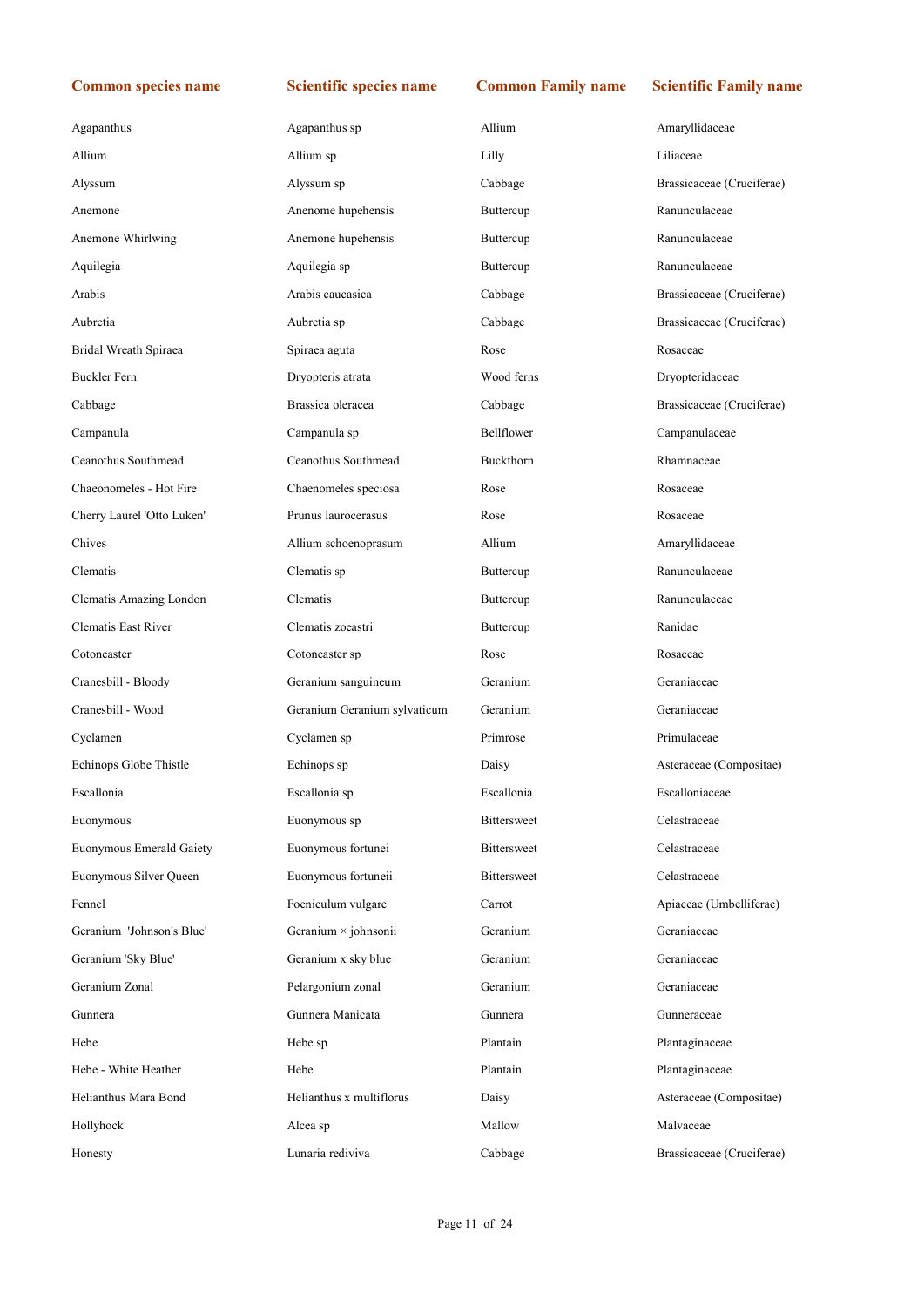| Iberis Golden Candy        | Iberis sp                  | Cabbage     | Brassicaceae (Cruciferae) |
|----------------------------|----------------------------|-------------|---------------------------|
| Iberis Snowflake Candytuft | Iberis sempervirens        | Cabbage     | Brassicaceae (Cruciferae) |
| Japanese Poppy             | Papaver sp                 | Poppy       | Papaveraceae              |
| Jasmine                    | Jasminum                   | Olive       | Oleaceae                  |
| Lacy Phacelia              | Phacelia tanacetiflolia    | Borage      | Boraginaceae              |
| Lady's mantle              | Alchemilla mollis          | Rose        | Rosaceae                  |
| Lamb's Ear                 | Stachys byzantina          | Mint        | Lamiaceae (Labiatae)      |
| Lavatera Mary Hope         | Lavatera x clementii       | Mallow      | Malvaceae                 |
| Lychnis                    | Lychnis coronaria          | Pink        | Caryophyllaceae           |
| Magic Carpet               | Spiraea japonica           | Rose        | Rosaceae                  |
| Mints                      | Mentha sp                  | Mint        | Lamiaceae (Labiatae)      |
| Mock Orange                | Philadelphus sp            | Hydrangea   | Hydrangeaceae             |
| Monbretia                  | Crocosmia x crocosmiiflora | Iris        | Iridaceae                 |
| Moroccan Daisy             | Rhodanthemum casablanca    | Daisy       | Asteraceae (Compositae)   |
| Nandia - Obsessed          | Nandina domestica          | Barberry    | Berberidaceae             |
| Nepeta                     | Nepeta                     | Mint        | Lamiaceae (Labiatae)      |
| Orange Hawk bit            | Pilosella aurantiaca       | aster       | Asteraceae (Compositae)   |
| Osmanthus                  | Osmanthus heterophyllus    | Olive       | Oleaceae                  |
| Osteospermum               | Osteospermum sp            | Daisy       | Asteraceae (Compositae)   |
| Parsley - Moss curled      | Petroselinum crispum       | Carrot      | Apiaceae (Umbelliferae)   |
| Phlox Famous White         | Phlox paniculata           | Phlox       | Polemoniaceae             |
| Pieris                     | Pieris japonica            | Heath       | Ericaceae                 |
| Pittosporum                | Pittosporum sp             | Pittisporum | Pittosporaceae            |
| Radish                     | Raphanus raphanistrum      | Cabbage     | Brassicaceae (Cruciferae) |
| Raspberry                  | Rubus idaeus               | Rose        | Rosaceae                  |
| Rhubarb - Timperley Early  | Rheum x hydridum           | Knotweed    | Polygonaceae              |
| Rose                       | Rosa sp                    | Rose        | Rosaceae                  |
| Scabiosa Blue Butterflies  | Scabiosa sp                | Honeysuckle | Caprifoliaceae            |
| Senecio                    | Brachyglottis greyi        | Daisy       | Asteraceae (Compositae)   |
| Shasta daisy               | Leucanthemum x superbum    | Daisy       | Asteraceae (Compositae)   |
| Shrubby germander          | Teucrium fruticans Azureum | Mint        | Lamiaceae (Labiatae)      |
| Skimmia Japonica Rubella   | Skimmia japonica           | Rue         | Rutaceae                  |
| Stonecrop Autumn Joy       | Sedum herbstfreude         | Stonecrop   | Crassulaceae              |
| Sweet Pea                  | Lathyrus odoratus          | Pea         | Fabaceae (Leguminosae)    |
| Thyme - Lemon varigated    | Thymus citriodorus         | Mint        | Lamiaceae (Labiatae)      |
| Tulip                      | Tulipa sp                  | Lily        | Liliaceae                 |
| Verbena bonariensis        | Verbena bonariensis        | Verbena     | Verbenaceae               |
| Veronica                   | Veronicastrum virginicum   | Plantain    | Plantaginaceae            |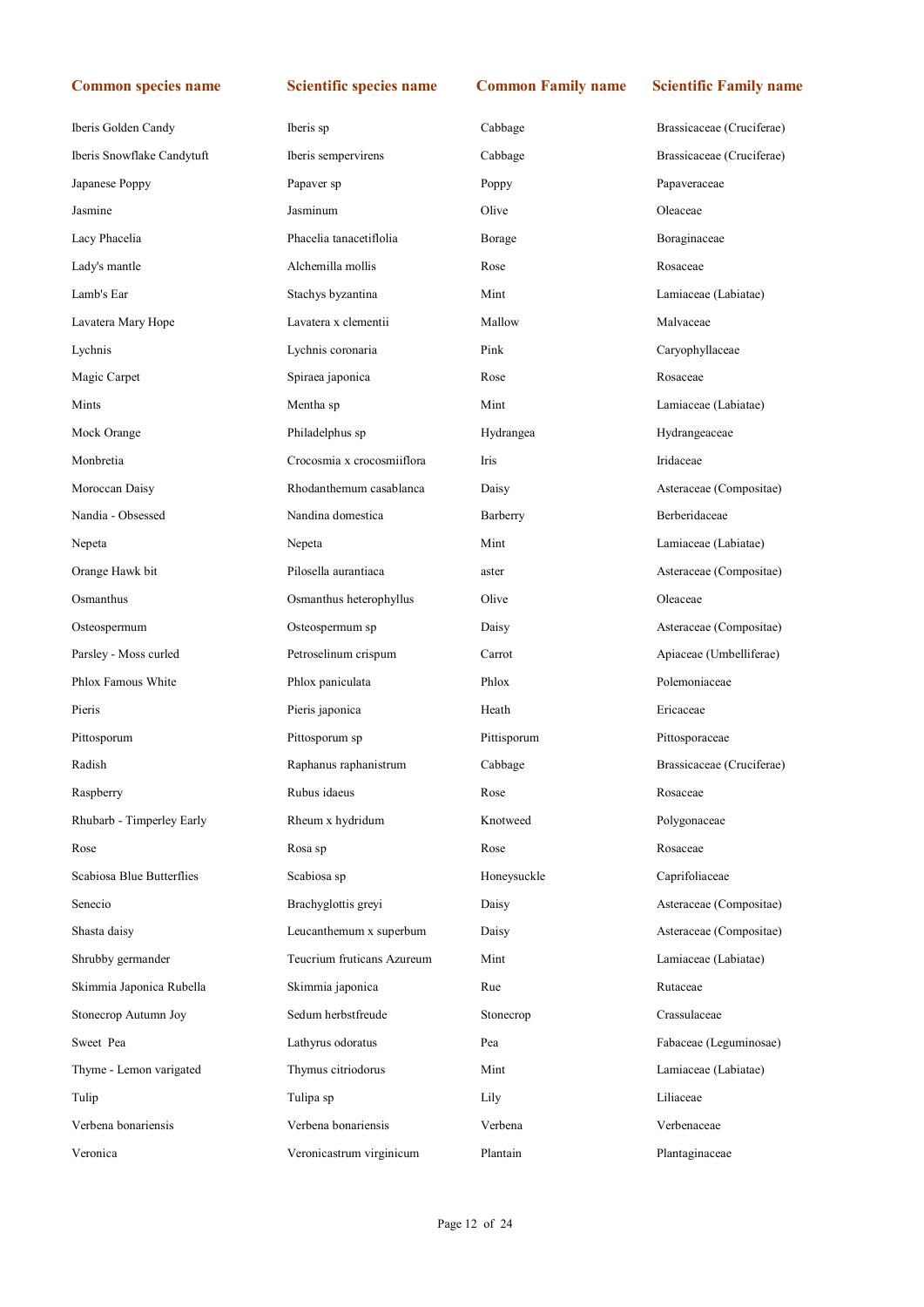Viburnum Kilimanjaro Viburnum plicatum Moschatel Adoxacae Weigela Midnight wine Weigela sp Weigela sp Honeysuckle Caprifoliaceae

| 81                       | <b>Birds</b>           |                         |                   |
|--------------------------|------------------------|-------------------------|-------------------|
| Barn Owl                 | Tyto alba              | Barn-Owls               | Tytonidae         |
| Blackbird                | Turdus merula          | Thrushes                | Turdidae          |
| Blackcap                 | Sylvia atricapilla     | Warblers                | Sylviidae         |
| Black-headed Gull        | Larus ridibundus       | Skuas, Gulls and Terns  | Laridae           |
| <b>Blue Tit</b>          | Parus caeruleus        | Tits and Allies         | Paridae           |
| Bullfinch                | Pyrrhula pyrrhula      | Finches                 | Fringillidae      |
| <b>Buzzard</b>           | Buteo buteo            | Hawks                   | Accipitridae      |
| Canada Goose             | Branta canadensis      | Wildfowl                | Anatidae          |
| Carrion Crow             | Corvus corone          | Crows                   | Corvidae          |
| Cetti's Warbler          | Cettia cetti           | Warblers                | Sylviidae         |
| Chaffinch                | Fringila coelebs       | Finches                 | Fringillidae      |
| Chiffchaff               | Phylloscopus collybita | Warblers                | Sylviidae         |
| Coal Tit                 | Parus ater             | Tits and Allies         | Paridae           |
| <b>Collared Dove</b>     | Streptopelia decaocto  | Pigeons & Doves         | Columbidae        |
| Coot                     | Fulica atra            | Rails, Crakes and Coots | Rallidae          |
| Cormorant                | Phalacrocorax carbo    | Cormorant               | Phalacrocoracidae |
| Crossbill                | Loxia curvirostra      | Finches                 | Fringillidae      |
| Cuckoo                   | Cuculus canorus        | Cuckoos                 | Cucluidae         |
| Dunnock                  | Prunella modularis     | Dunnocks & Accentors    | Prunellidae       |
| <b>Egyptian Goose</b>    | Alpochen aegyptiacus   | Wildfowl                | Anatidae          |
| Fieldfare                | Turdus pilaris         | Thrushes                | Turdidae          |
| Gadwall                  | Anas acuta             | Wildfowl                | Anatidae          |
| Garden Warbler           | Sylvia borin           | Warblers                | Sylviidae         |
| Goldcrest                | Regulus regulus        | Warblers                | Sylviidae         |
| Goldfinch                | Carduelis carduelis    | Finches                 | Fringillidae      |
| Great Spotted Woodpecker | Dendrocopos major      | Woodpeckers             | Picidae           |
| Great Tit                | Parus major            | Tits and Allies         | Paridae           |
| Green Woodpecker         | Picus viridis          | Woodpeckers             | Picidae           |
| Greenfinch               | Carduelis chloris      | Finches                 | Fringillidae      |
| Grey Heron               | Ardea cinerea          | Herons                  | Ardeidae          |
| Greylag Goose            | Anser anser            | Wildfowl                | Anatidae          |
| Herring Gull             | Larus argentatus       | Skuas, Gulls and Terns  | Laridae           |
| House Martin             | Delichon urbica        | Martins and Swallows    | Hirundinidae      |
| House Sparrow            | Passer domesticus      | Sparrows                | Passeridae        |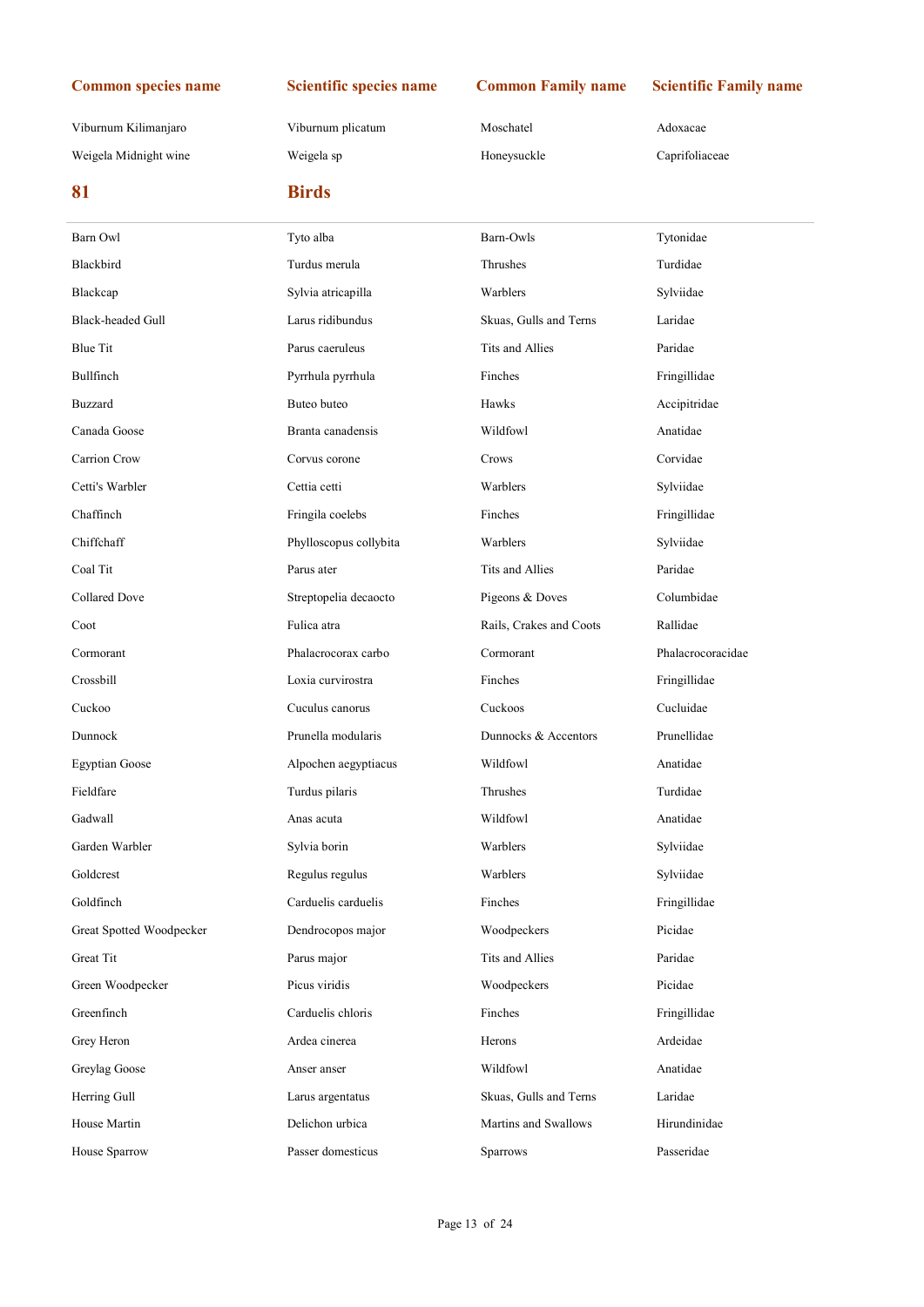| Jackdaw                   | Corvus monedula            | Crows                   | Corvidae      |
|---------------------------|----------------------------|-------------------------|---------------|
| Jay                       | Garrulus glandarius        | Crows                   | Corvidae      |
| Kestrel                   | Falco tinnunculus          | Falcons                 | Falconidae    |
| Kingfisher                | Alcedo atthis              | Kingfishers             | Alcedinidae   |
| Lapwing                   | Vanellus vanellus          | Plovers and Lapwings    | Charadriidae  |
| Lesser Spotted Woodpecker | Dendrocopos minor          | Woodpeckers             | Picidae       |
| Lesser Whitethroat        | Sylvia curruca             | Warblers                | Sylviidae     |
| Linnet                    | Carduelis cannabina        | Finches                 | Fringillidae  |
| Little Grebe              | Tachybaptus ruficollis     | Grebe                   | Podicipedidae |
| Little Owl                | Athene noctua              | Owls                    | Strigidae     |
| Long-tailed Tit           | Aegithalos caudatus        | Tits and Allies         | Aegithalidae  |
| Magpie                    | Pica pica                  | Crows                   | Corvidae      |
| Mallard                   | Anas platyrhynchos         | Wildfowl                | Anatidae      |
| Mandarin Duck             | Aix galericulata           | Wildfowl                | Anatidae      |
| Marsh Tit                 | Parus palustris            | Tits and Allies         | Paridae       |
| Meadow Pipit              | Anthus pretensis           | Pipits & Wagtails       | Motacillidae  |
| Mistle Thrush             | Turdus viscivorus          | Thrushes                | Turdidae      |
| Moorhen                   | Gallinula chloropus        | Rails, Crakes and Coots | Rallidae      |
| Mute Swan                 | Cygnus olor                | Wildfowl                | Anatidae      |
| Nuthatch                  | Sitta europaea             | Nuthatches              | Sittidae      |
| Pheasant                  | Phasianus colchicus        | Pheasants and Grouse    | Phasianidae   |
| Pied Wagtail              | Motacilla alba             | Pipits & Wagtails       | Motacillidae  |
| Red Kite                  | Milvus milvus              | Hawks                   | Accipitridae  |
| Red-legged Partridge      | Alectoris rufa             | Pheasants and Grouse    | Phasianidae   |
| Redwing                   | Turdus iliacus             | Thrushes                | Turdidae      |
| Reed Bunting              | Emberiza schoeniclus       | <b>Buntings</b>         | Emberizidae   |
| Ring-necked Parakeet      | Psittacula krameri         | Parrots and Cockatoos   | Psittacidae   |
| Robin                     | Erithacus rubecula         | Thrushes                | Turdidae      |
| Rook                      | Corvus frugilegus          | Crows                   | Corvidae      |
| Sedge Warbler             | Acrocephalus schoenobaenus | Warblers                | Sylviidae     |
| Siskin                    | Carduelis spinus           | Finches                 | Fringillidae  |
| Skylark                   | Alauda arvensis            | Larks                   | Alaudidae     |
| Song Thrush               | Turdus philomelos          | Thrushes                | Turdidae      |
| Sparrowhawk               | Accipiter nisus            | Hawks                   | Accipitridae  |
| Starling                  | Sturnus unicolor           | <b>Starlings</b>        | Sturnidae     |
| <b>Stock Dove</b>         | Columba oenas              | Pigeons & Doves         | Columbidae    |
| Swallow                   | Hirundo rustica            | Martins and Swallows    | Hirundinidae  |
| Swift                     | Apus apus                  | Swifts                  | Apodidae      |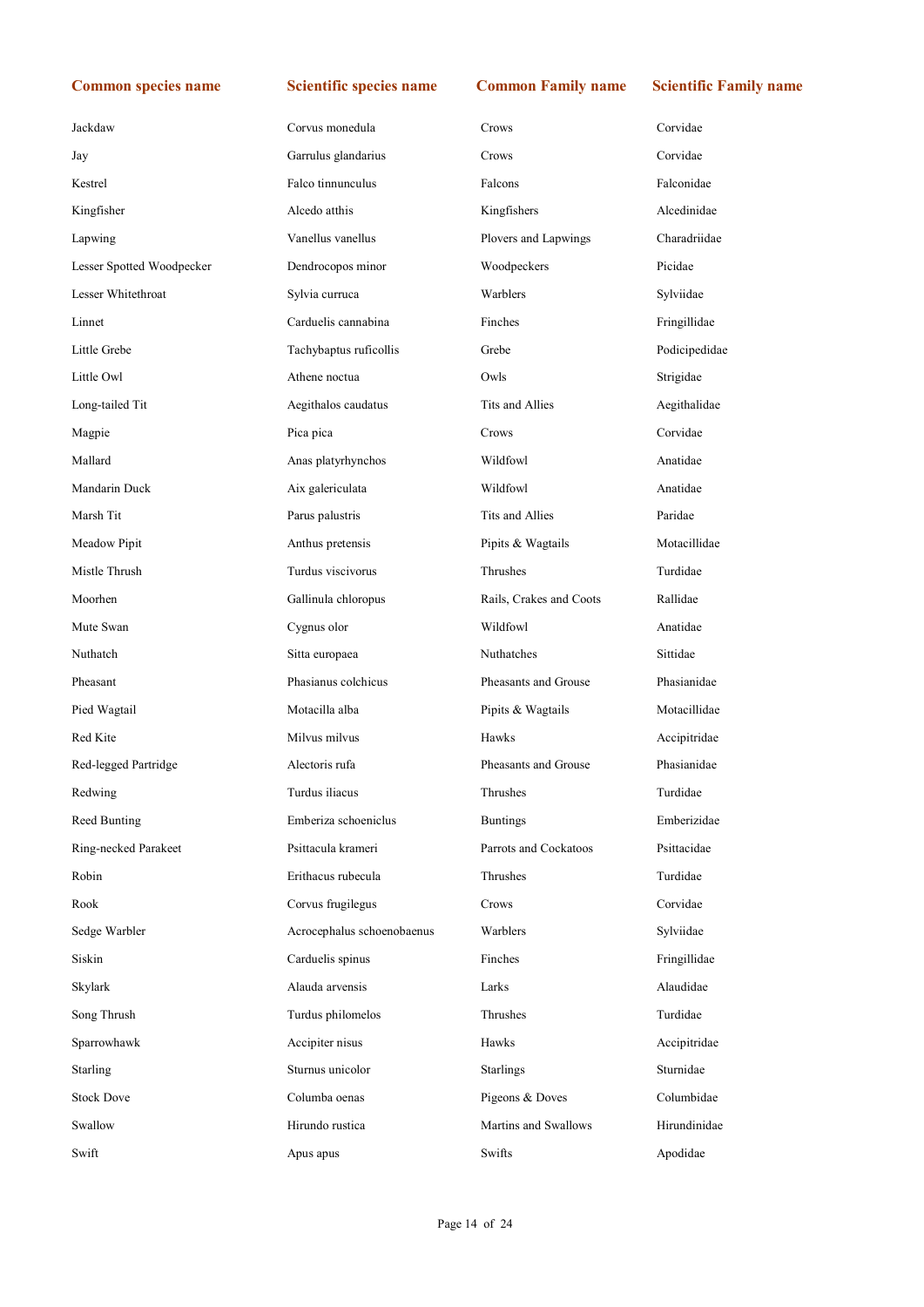| Tawny Owl            | Strix aluco             | Owls            | Strigidae     |
|----------------------|-------------------------|-----------------|---------------|
| Tree Sparrow         | Passer montanus         | <b>Sparrows</b> | Passeridae    |
| <b>Tufted Duck</b>   | Aythya fuligula         | Wildfowl        | Anatidae      |
| Whitethroat          | Sylvia communis         | Warblers        | Sylviidae     |
| Willow Warbler       | Phylloscopus trochilus  | Warblers        | Sylviidae     |
| Woodcock             | Scolopax rusticola      | Waders          | Scolopacidae  |
| Woodpigeon           | Columba palumbus        | Pigeons & Doves | Columbidae    |
| Wren                 | Troglodytes troglodytes | Wrens et al     | Troglodytidae |
| <b>Yellow Hammer</b> | Emberiza citrinella     | <b>Buntings</b> | Emberizidae   |

### 16 Mammals

# Brown Long-eared Bat Plecotus auritus Vesper Bats Vespertilionidae Brown Rat Rattus norvegicus Voles, Mice & Rats Muridae Common Mole Talpa europaea Moles Talpidae Common Pipistrelle Pipistrellus pipistrellus Evening Bats Vespertilionidae European Badger Meles meles Weasels, Stoats, Martens, Otter Mustelidae Field Vole **Microtus agrestis** Voles, Mice & Rats Muridae Muridae Grey Squirrel Sciurus carolinensis Squirrels Aplodontidae House Mouse **Musical Musical Musical Musical Musical Musical Musical Musical Musical Musical Musical Musical Musical Musical Musical Musical Musical Musical Musical Musical Musical Musical Musical Musical Musical Musical M** Rabbit Oryctologus cuniculus Rabbit and Hares Leporidae Red Fox Canidae Community Culpes Vulpes Vulpes Wolves and Foxes Canidae Roe Deer Capreolus capreolus capreolus Deer Cervidae Stoat Mustela erminea Weasels, Stoats, Martens, Otter Mustelidae Weasel Mustela nivalis Weasels, Stoats, Martens, Otter Mustelidae Western Hedgehog **Erinaceidae** Erinaceous europaeus Hedgehogs **Erinaceidae** Erinaceidae Wood Mouse Apodemus sylvaticus Voles, Mice & Rats Muridae Yellow-necked Mouse Apodemus flavicollis Weasels, Stoats, Martens, Otter Muridae

### 24 Butterflies

| <b>Brimstone</b>   | Gonepteryx rhamni   | Whites & Yellows             | Pieridae    |
|--------------------|---------------------|------------------------------|-------------|
| <b>Brown Argus</b> | Aricia agestis      | Hairstreaks, Coppers & Blues | Lycaenidae  |
| Comma              | Polygonia c-album   | Vanessids & Fritillaries     | Nymphalidae |
| Common Blue        | Polyommattus icarus | Hairstreaks, Coppers & Blues | Lycaenidae  |
| Gatekeeper         | Pyronia tithonus    | <b>Browns</b>                | Satyridae   |
| Green veined White | Pieris napi         | Whites & Yellows             | Pieridae    |
| Holly Blue         | Celastrina argiolus | Hairstreaks, Coppers & Blues | Lycaenidae  |
| Large Skipper      | Ochlodes venatus    | <b>Skippers</b>              | Hesperiidae |
| Large White        | Pierris brassicae   | Whites & Yellows             | Pieridae    |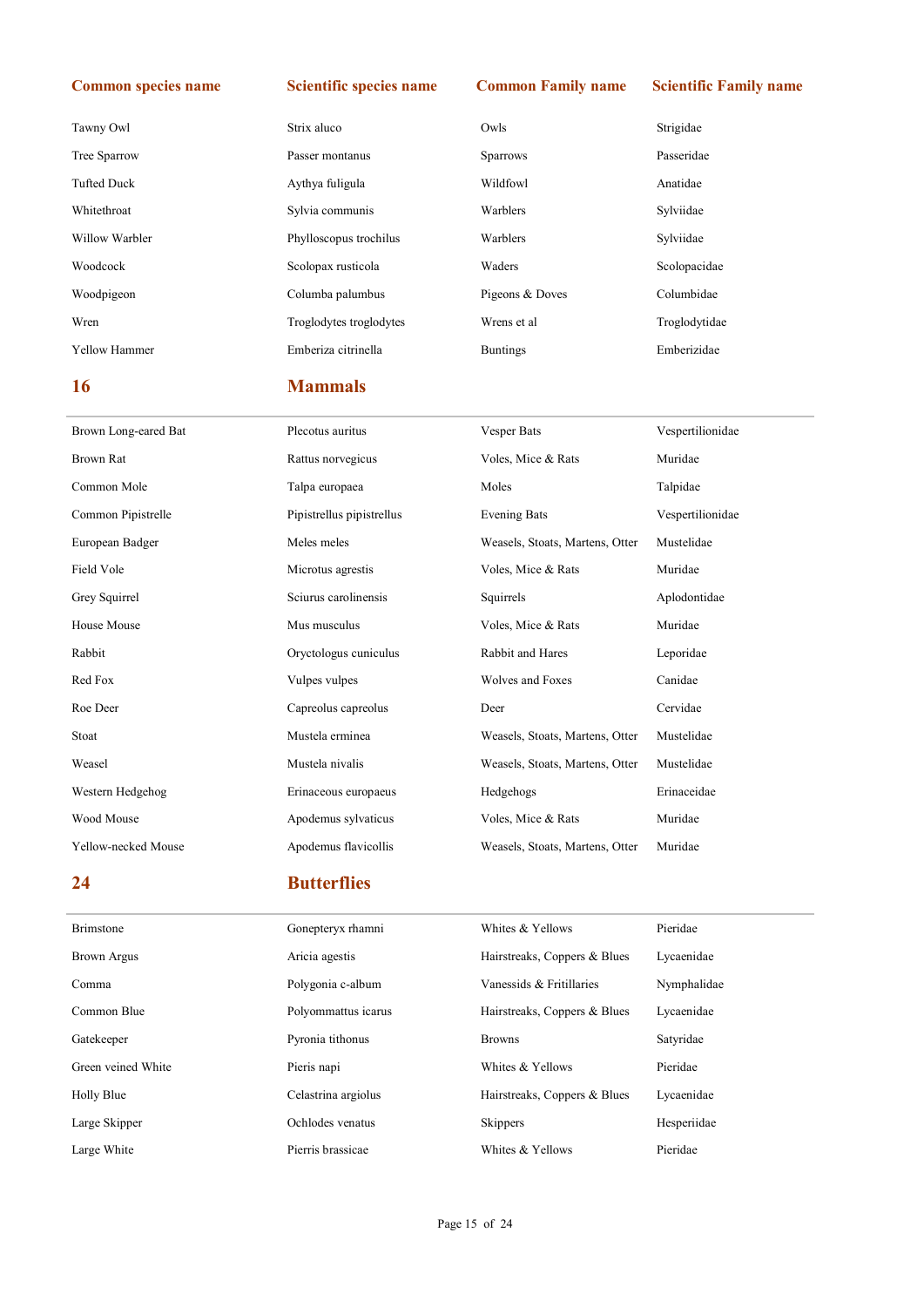| 184                  | <b>Moths</b>              |                              |             |
|----------------------|---------------------------|------------------------------|-------------|
| Speckled Wood        | Pararge aegeria           | <b>Browns</b>                | Satyridae   |
| Small White          | Pieris rapae              | Whites & Yellows             | Pieridae    |
| Small Tortoiseshell  | Aglais urticae            | Vanessids & Fritillaries     | Nymphalidae |
| Small Skipper        | Thymelicus sylvestris     | Skippers                     | Hesperidae  |
| Small Heath          | Coenonympha pamphillus    | <b>Browns</b>                | Satyridae   |
| Small Copper         | Lycaena phlaeas           | Hairstreaks, Coppers & Blues | Lycaenidae  |
| Small Blue           | Cupido minimus            | Hairstreaks, Coppers & Blues | Lycaenidae  |
| Ringlet              | Aphantopus hyperantus     | <b>Browns</b>                | Nymphalidae |
| Red Admiral          | Vanessa atalanta          | Vanessids & Fritillaries     | Nymphalidae |
| Peacock Caterpillars | Inachis io - caterpillars | Vanessids & Fritillaries     | Nymphalidae |
| Peacock              | Inachis io                | Vanessids & Fritillaries     | Nymphalidae |
| Painted Lady         | Vanessa cardui            | Vanessids & Fritillaries     | Nymphalidae |
| Orange tip           | Anthocharis               | Whites & Yellows             | Pieridae    |
| Meadow Brown         | Maniola jurtina           | <b>Browns</b>                | Satyridae   |
| Marbled White        | Melanargia galathea       | <b>Browns</b>                | Satyridae   |

| Arches - Black          |                        | Tussocks                     | Lymantriidae |
|-------------------------|------------------------|------------------------------|--------------|
| Arches - Buff           | Habrosyne pyritoides   | Lutestrings and Allies       | Thyratiridae |
| Arches - Dark           | Apamea monoglypha      | Noctuids                     | Noctuidae    |
| Arches - Light          | Apamea lithoxylaea     | Noctuids                     | Noctuidae    |
| Arches - Reddish Light  | Apamea sublistris      | Noctuids                     | Noctuidae    |
| <b>Barred Umber</b>     | Plagodis pulveraria    | Thorns, Beauties, Umbers     | Ennominae    |
| Beautiful Golden Y      | Autographa pulchrina   | Ys, Gems, Brasses            | Plusiinae    |
| Beautiful Hook-tip      |                        | Noctuids                     | Noctuidae    |
| Blood-vein              | Timandra comae         | Geometrids                   | Geometridae  |
| <b>Bordered Gothic</b>  | Heliophobus reticulata | Brocades, Quakers, Wainscots | Hadeninae    |
| Bright Line Brown eye   |                        | Brocades, Quakers, Wainscots | Hadeninae    |
| Brimstone moth          |                        | Geometers                    | Geometridae  |
| <b>Brindled Green</b>   | Dryobotodes eremita    | Sharks, Shoulder Knots       | Cuculliinae  |
| Brown-line Bright-Eye   |                        | Brocades, Quakers, Wainscots | Hadeninae    |
| <b>Buff</b> Ermine      |                        | Tigers, Ermines & Footmen    | Arctiidae    |
| <b>Buff Footman</b>     | Eilema depressa        | Tigers, Ermines & Footmen    | Arctiidae    |
| <b>Buff</b> Tip         |                        | Noctuids                     | Notodontidae |
| <b>Burnet Companion</b> | Euclidia glyphica      | Noctuids                     | Noctuidae    |
| <b>Burnished Brass</b>  |                        | Nuthatches                   | Noctuidae    |
| Canary Shouldered Thorn |                        | Geometers                    | Geometridae  |
| Carpet - Beech Green    |                        | Geometers                    | Geometridae  |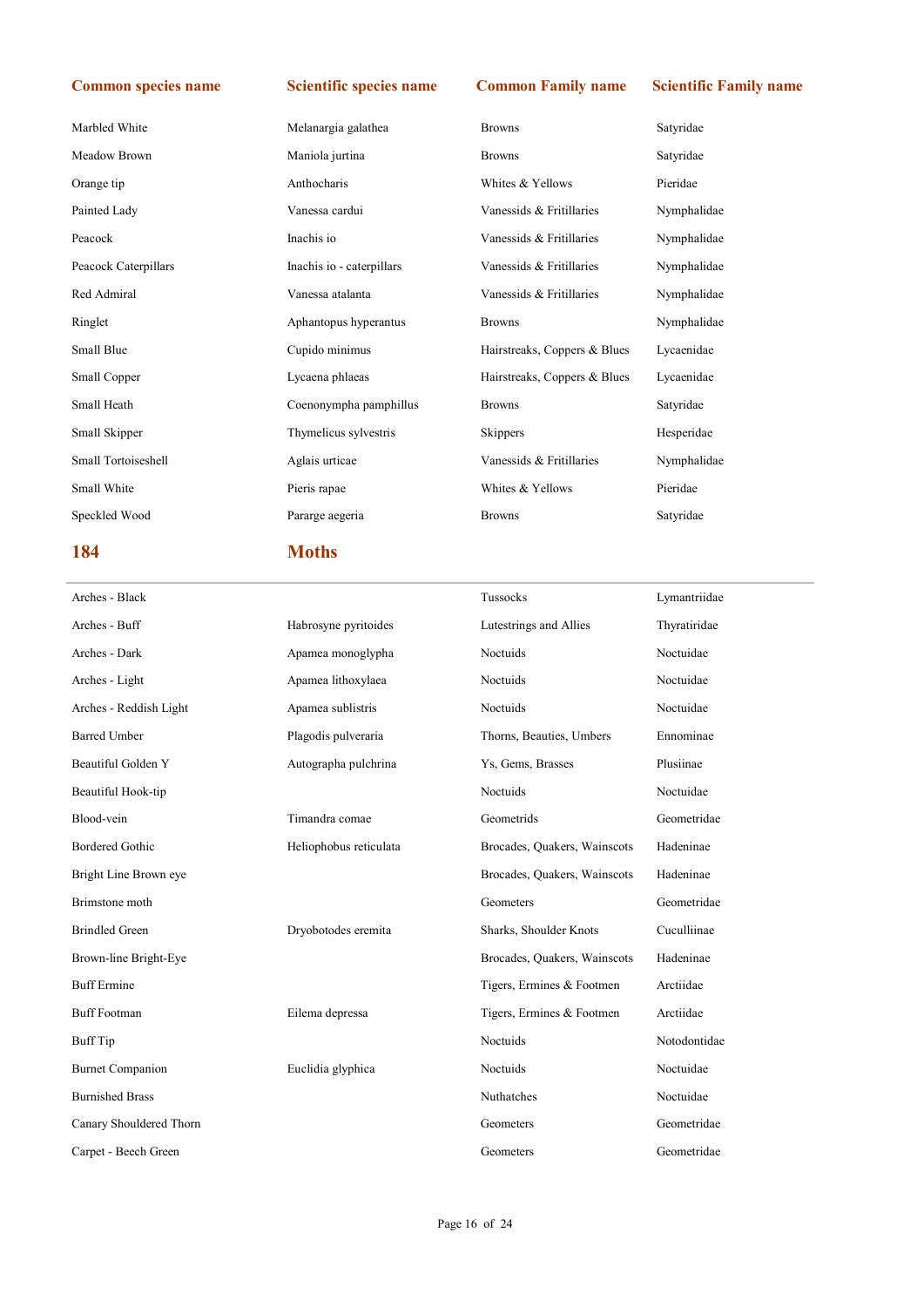| <b>Common species name</b> | <b>Scientific species name</b> | <b>Common Family name</b>       | <b>Scientific Family name</b> |
|----------------------------|--------------------------------|---------------------------------|-------------------------------|
| Carpet - Common            |                                | Geometers                       | Geometridae                   |
| Carpet - Silver-ground     |                                | Geometers                       | Geometridae                   |
| Centre-Barred Sallow       | Atethmia centrago              | Sharks, shoulder-knots, sallows | Cuculliinae                   |
| Cinnabar Moth              |                                | Tigers, Ermines & Footmen       | Arctiidae                     |
| Clay                       |                                | Brocades, Quakers, Wainscots    | Hadeninae                     |
| Clay Triple Lines          | Cyclophora linearia            | Geometers                       | Geometridae                   |
| Clouded Brindle            |                                | Noctuids                        | Noctuidae                     |
| Clouded Silver             |                                | Geometers                       | Geometridae                   |
| Clouded-bordered Brindle   | Apamea crenata                 | Tortrix                         | Tortricidae                   |
| Common Marbled Carpet      |                                | Geometers                       | Geometridae                   |
| Common Marbled Pug         |                                | Geometers                       | Geometridae                   |
| Common Pug                 | Eupithecia vulgata             | Geometers                       | Geometridae                   |
| Common White Wave          |                                | Geometers                       | Geometridae                   |
| Coronet                    |                                | Noctuids                        | Noctuidae                     |
| Coronet (Coronula)         | Coronula                       | Noctuids                        | Noctuidae                     |
| Dark Spectacle             |                                | Noctuids                        | Noctuidae                     |
| Dark Sword-grass           | Agrotis ipsilon                | Darts, Underwings, Clays        | Noctuinae                     |
| Dark Umber                 |                                | Geometers                       | Geometridae                   |
| Dot Moth                   |                                | Noctuids                        | Noctuidae                     |
| Double Square-spot         | Xestia triangulum              | Darts, Underwings, Clays        | Noctuinae                     |
| Dun-bar                    | Cosmia trapezina               | Noctuids                        | Noctuidae                     |
| Dusky Broccade             |                                | Noctuids                        | Noctuidae                     |
| Elephant Hawkmoth          |                                | Hawkmoths                       | Sphingidae                    |
| Elephant Hawkmoth - Small  |                                | Hawkmoths                       | Sphingidae                    |
| Emerald - Common           |                                | Emeralds                        | Geometrinae                   |
| Emerald - Large            |                                | Emeralds                        | Geometrinae                   |
| Emerald - Light            |                                | Emeralds                        | Geometrinae                   |
| Emerald - Small            |                                | Emeralds                        | Geometrinae                   |
| Engrailed                  |                                | Geometers                       | Geometridae                   |
| Fanfoot                    |                                | Noctuids                        | Noctuidae                     |
| Feathered Gothic           |                                | Brocades, Quakers, Wainscots    | Hadeninae                     |
| Feathered Thorn            | Colotois pennaria              | Geometers                       | Geometridae                   |
| Flame                      |                                | Noctuids                        | Noctuidae                     |
| Flame Shoulder             |                                | Noctuids                        | Noctuidae                     |
| Footman - Common           |                                | Tigers, Ermines & Footmen       | Arctiidae                     |
| Footman - Dingy            |                                | Tigers, Ermines & Footmen       | Arctiidae                     |
| Footman - Hoary            | Eilema complana                | Tigers, Ermines & Footmen       | Arctiidae                     |
| Footman - Rosy             |                                | Tigers, Ermines & Footmen       | Arctiidae                     |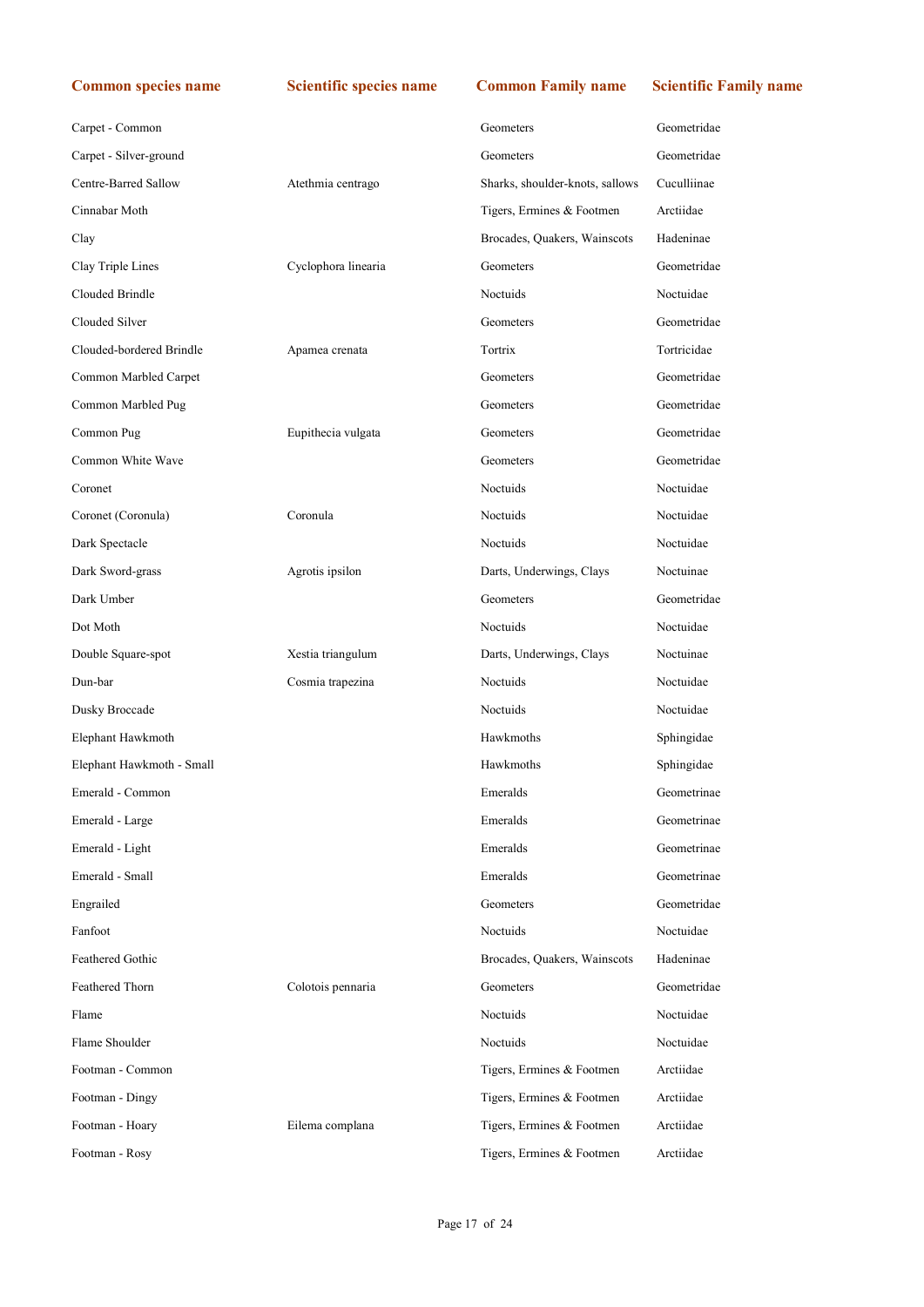| Footman - Scarce      |                              | Tigers, Ermines & Footmen | Arctiidae    |
|-----------------------|------------------------------|---------------------------|--------------|
| Galium Carpet         | Epirrhoe galiata             | Geometrids                | Geometridae  |
| Gold Triangle         |                              | Pyralid                   | Pyracidae    |
| Golden Leafroller     | Acleris holmania             | Tortrix                   | Tortricidae  |
| Gothic                | Naenia typica                | Darts, Underwings, Clays  | Noctuinae    |
| Great Oak Beauty      | Hypomecis roboraria          | Thorns, Beauties, Umbers  | Ennominae    |
| Green Pug             |                              | Geometers                 | Geometridae  |
| Grey Chi              |                              | Noctuids                  | Noctuidae    |
| Grey Dagger           |                              | Noctuids                  | Noctuidae    |
| Grey Pine Carpet      |                              | Geometers                 | Geometridae  |
| Heart and Club        |                              | Noctuids                  | Noctuidae    |
| Heart and Dart        |                              | Noctuids                  | Noctuidae    |
| Herald                | Scoliopteryx libatrix        |                           | Ophiderinae  |
| Honeysuckle Moth      | Ypsolopha dentella           |                           | Plutellinae  |
| Hummingbird Hawkmoth  | Hemaris fuciformis           | Hawkmoths                 | Sphingidae   |
| Ingrailed Clay        |                              | Noctuids                  | Noctuidae    |
| Iron Prominent        |                              | Kittens & Prominents      | Notodontidae |
| Least Carpet          | Idaea rusticata atrosignaria | Carpets, Pugs             | Larentiinae  |
| Leopard Moth          |                              | Leopard & Goat moths      | Cossidae     |
| Lesser Cream Wave     | Scopula immutata             | Mochas & Waves            | Sterrhinae   |
| Lesser Spotted Pinion |                              | Noctuids                  | Noctuidae    |
| Light Brocade         | Lacanobia w-latimum          | Noctuids                  | Noctuidae    |
| Lime-speck Pug        | Eupithecia centaurata        | Carpets, Pugs             | Larentiinae  |
| Lobster Moth          | Stauropus fagi               | Kittens & Prominents      | Notodontidae |
| Lunar-spotted Pinion  |                              | Noctuids                  | Noctuidae    |
| Magpie Moth           |                              | Geometers                 | Geometridae  |
| Marbled Minor         |                              | Noctuids                  | Noctuidae    |
| Marbled White Spot    |                              | Noctuids                  | Noctuidae    |
| May Highflyer         |                              | Geometers                 | Geometridae  |
| Middle Barred Minor   |                              | Noctuids                  | Noctuidae    |
| Minor Shoulder-knot   |                              | Noctuids                  | Noctuidae    |
| Mother of Pearl       | Pleuroptya ruralis           |                           |              |
| Mottled Beauty        |                              | Geometers                 | Geometridae  |
| Mottled Pug           | Eupithecia pulchellata       | Carpets, Pugs             | Larentiinae  |
| Mullein Moth          |                              | Noctuids                  | Noctuidae    |
| Muslin Ermine         |                              | Tigers, Ermines & Footmen | Arctiidae    |
| Nut tree tussock      |                              | Noctuids                  | Noctuidae    |
| Oak Hook-tip          | Watsonalla binaria           | Hooktip                   | Drepanidae   |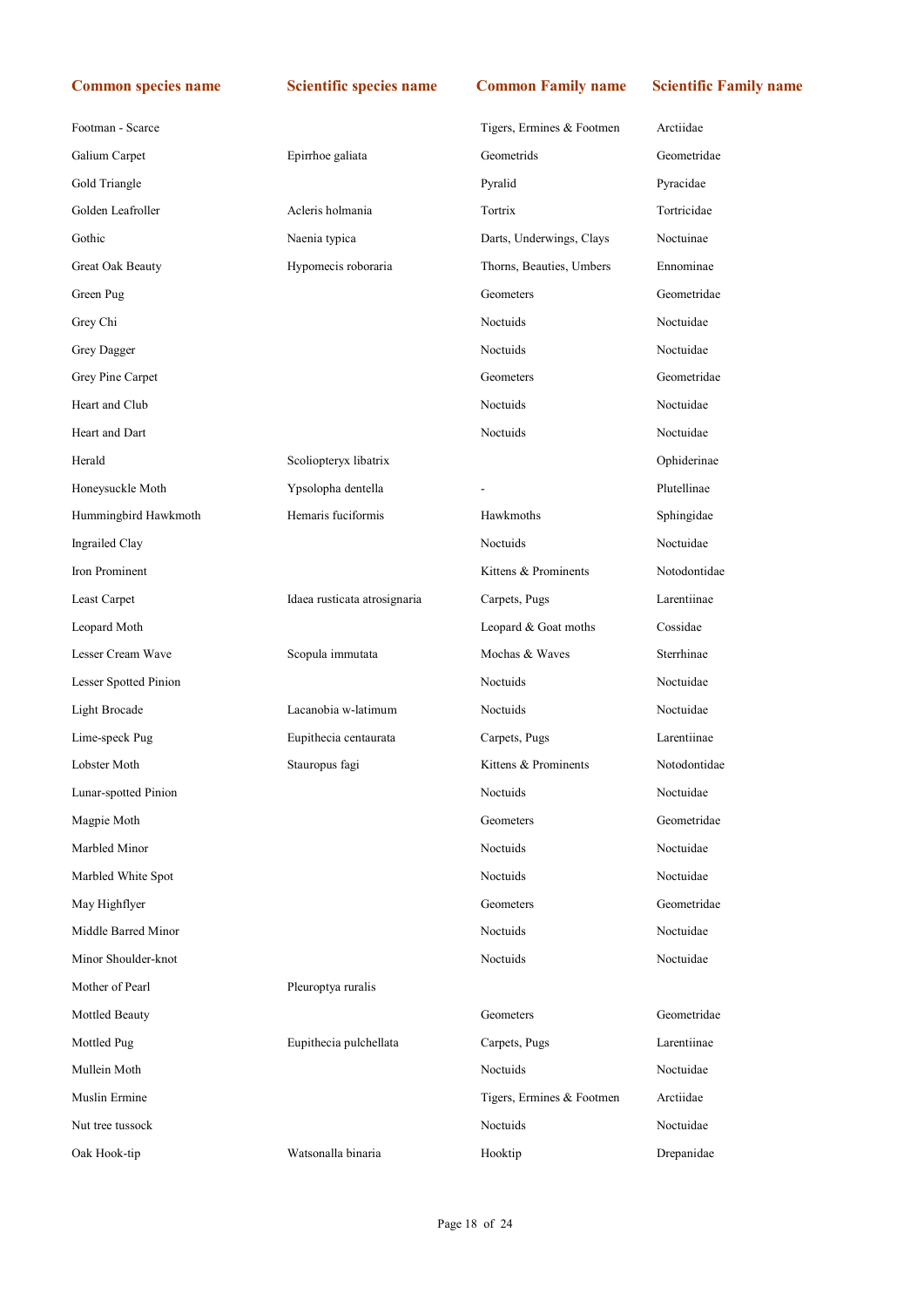| Old Lady                | Mormo maura           | <b>Noctuids</b>                 | Noctuidae    |
|-------------------------|-----------------------|---------------------------------|--------------|
| Orange Swift            | Hepialus Sylvina      | Swifts                          | Hepialidae   |
| Pale shouldered brocade |                       | <b>Noctuids</b>                 | Noctuidae    |
| Pandemis Corylana       | Pandemis corylana     | Tortrix                         | Tortricidae  |
| Pebble Prominent        | Notodanta ziczac      | Kittens & Prominents            | Notodontidae |
| Peppered Moth           |                       | Geometers                       | Geometridae  |
| Pine Carpet             |                       | Geometers                       | Geometridae  |
| Poplar Grey             | Acronicta megacephala | Daggers                         | Acronictinae |
| Poplar Hawk moth        |                       | Hawkmoths                       | Sphingidae   |
| Poplar Kitten           | Furcula bifida        | Kittens & Prominents            | Notodontidae |
| Privet Hawkmoth         | Sphinx ligustri       | Hawkmoths                       | Sphingidae   |
| Prominent - Coxcombe    | Ptilodon capucina     | Kittens & Prominents            | Notodontidae |
| Prominent - Pale        | Pterostoma palpina    | Kittens & Prominents            | Notodontidae |
| Prominent - Pebble      | Notodonta ziczac      | Kittens & Prominents            | Notodontidae |
| Riband Wave             |                       | Geometrids                      | Geometridae  |
| Rosy Marbled            | Elaphria venustula    | Arches, Brindles, Minors, Rusti | Amphipyrinae |
| Rosy Minor              | Mesoligia literosa    | Arches, Brindles, Minors, Rusti | Amphipyrinae |
|                         |                       |                                 |              |

Rosy Wave Geometers Geometers Geometers Geometers Geometridae Ruby Tiger Tigers, Ermines & Footmen Arctiidae Rustic Arches, Brindles, Minors, Rusti Amphipyrinae Rustic - Autumnal Arches, Brindles, Minors, Rusti Amphipyrinae Rustic - Brown Arches, Brindles, Minors, Rusti Amphipyrinae Rustic - Common Mesapamea secalis Arches, Brindles, Minors, Rusti Amphipyrinae Rustic - Flounced Luperina testacea Arches, Brindles, Minors, Rusti Amphipyrinae Rustic - Hedge Tholera cespitis Arches, Brindles, Minors, Rusti Amphipyrinae Rustic - Lesser common Arches, Brindles, Minors, Rusti Amphipyrinae Rustic - Mottled Arches, Brindles, Minors, Rusti Amphipyrinae Rustic - Neglected Arches, Brindles, Minors, Rusti Amphipyrinae Rustic - Six-striped Arches, Brindles, Minors, Rusti Amphipyrinae Rustic - Square Spot Arches, Brindles, Minors, Rusti Amphipyrinae Rustic - Vine's Arches, Brindles, Minors, Rusti Amphipyrinae Scalloped Hook-tip Hooktips Drepanidae Scalloped Oak Noctuids Noctuids Noctuidae Noctuidae Noctuidae Noctuidae Noctuidae Noctuidae Noctuidae Noctuidae Scarce Silver-lines Noctuids Noctuidae Setaceous Hebrew Character **Noctural Execution Character** Noctural Noctural Noctural Noctural Noctural Noctural Noctural Noctural Noctural Noctural Noctural Noctural Noctural Noctural Noctural Noctural Noctural Noctural No Shaded Broad-bar Scotopteryx Geometrids Geometridae Shears Hada plebeja Brocades, Quakers, Wainscots Hadeninae Short-cloaked Moth Nolids Nolidae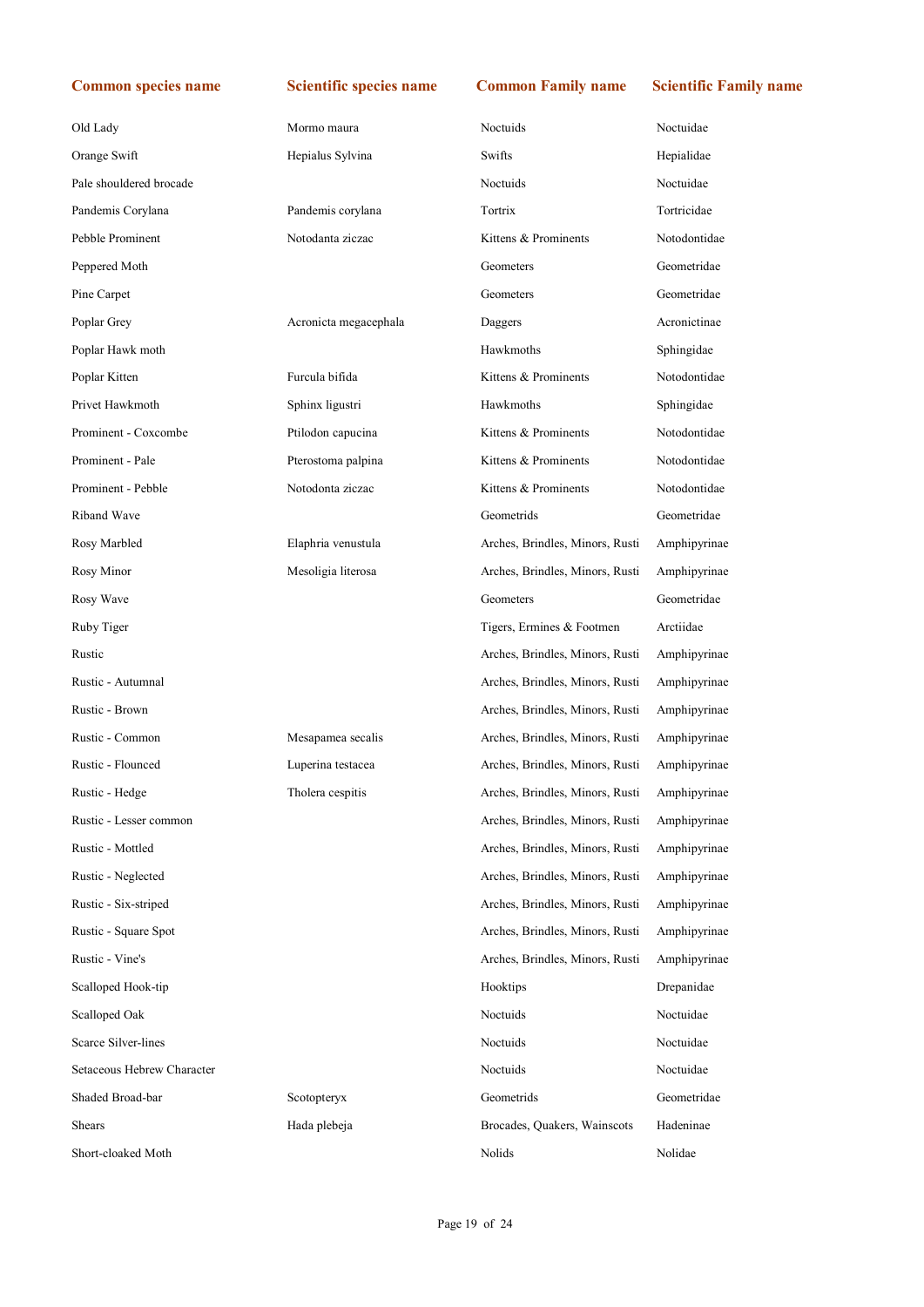| Shuttle-shaped Dart               |                         | Noctuids                        | Noctuidae     |
|-----------------------------------|-------------------------|---------------------------------|---------------|
| Silver Hook                       | Deltote uncula          | Eustrotiinae                    | Eustrotiinae  |
| Six Spot Burnet                   | Zygaena filipendulae    | Burnets & Foresters             | Zygaenidae    |
| Slender Brindle                   | Apamea scolopacina      | Noctuids                        | Noctuidae     |
| Small Angle Shades                |                         | Noctuids                        | Noctuidae     |
| Small Blood-vein                  |                         | Geometers                       | Geometridae   |
| Small Fan-footed Wave             |                         | Geometers                       | Geometridae   |
| Small Magpie                      | Eurrhypara hortulata    | Pyralid                         | Pyralidae     |
| Small Square Spot                 |                         | Noctuids                        | Noctuidae     |
| Small Square-spot                 | Diarsia rubi            | Darts, Underwings, Clays        | Noctuinae     |
| Snout                             |                         | Noctuids                        | Noctuidae     |
| Spectacle                         |                         | <b>Noctuids</b>                 | Noctuidae     |
| Stenoptila pterodactyla           | Stenoptila pterodactyla | Plumes                          | Pterophoridae |
| <b>Straw Dot</b>                  |                         | <b>Noctuids</b>                 | Noctuidae     |
| <b>Swallow Prominent</b>          |                         | Noctuids                        | Notodontidae  |
| Swallow Prominent - lesser        |                         | Noctuids                        | Notodontidae  |
| Swallow-Tailed Moth               | Ourapteryx sambucaria   | Geometers                       | Geometridae   |
| <b>Tawny Shears</b>               |                         | Noctuids                        | Noctuidae     |
| Tawny-barred Angle                |                         | Geometers                       | Geometridae   |
| The Uncertain                     |                         | Noctuids                        | Noctuidae     |
| Thorn - August                    | Ennomos quercinara      | Thorns, Beauties, Umbers        | Ennominae     |
| Thorn - Canary-shouldered         | Ennomos alniarai        | Thorns, Beauties, Umbers        | Ennominae     |
| Thorn - Dusky                     | Ennomos fuscantaria     | Thorns, Beauties, Umbers        | Ennominae     |
| Thorn - Early                     | Selenia dentaria        | Thorns, Beauties, Umbers        | Ennominae     |
| Thorn - Purple                    | Selenia tetralunaria    | Thorns, Beauties, Umbers        | Ennominae     |
| Thorn - September                 | Selenia erosaria        | Thorns, Beauties, Umbers        | Ennominae     |
| Treble Brown Spot                 |                         | Mochas & Waves                  | Sterrhinae    |
| <b>Treble Lines</b>               | Charanyca trigrammatica | Arches, Brindles, Minors, Rusti | Amphipyrinae  |
| Turnip                            |                         | Noctuids                        | Noctuidae     |
| Underwing - Broad-bordered Yellow | Noctua fimbriata        | Darts, Underwings, Clays        | Noctuinae     |
| Underwing - Copper                | Amphipyra pyramidea     | Arches, Brindles, Minors, Rusti | Amphipyrinae  |
| Underwing - Large Yellow          | Noctua pronuba          | Darts, Underwings, Clays        | Noctuinae     |
| Underwing - Lesser Broad-bordered | Noctua janthe           | Darts, Underwings, Clays        | Noctuinae     |
| Underwing - Lesser Yellow         | Noctua comes            | Darts, Underwings, Clays        | Noctuinae     |
| Underwing - Red                   | Catocala nupta          |                                 |               |
| Wainscot - Common                 |                         | Brocades, Quakers, Wainscots    | Hadeninae     |
| Wainscot - Dusky                  |                         | Noctuids                        | Noctuidae     |
| Wainscot - Shoulder Striped       |                         | Brocades, Quakers, Wainscots    | Hadeninae     |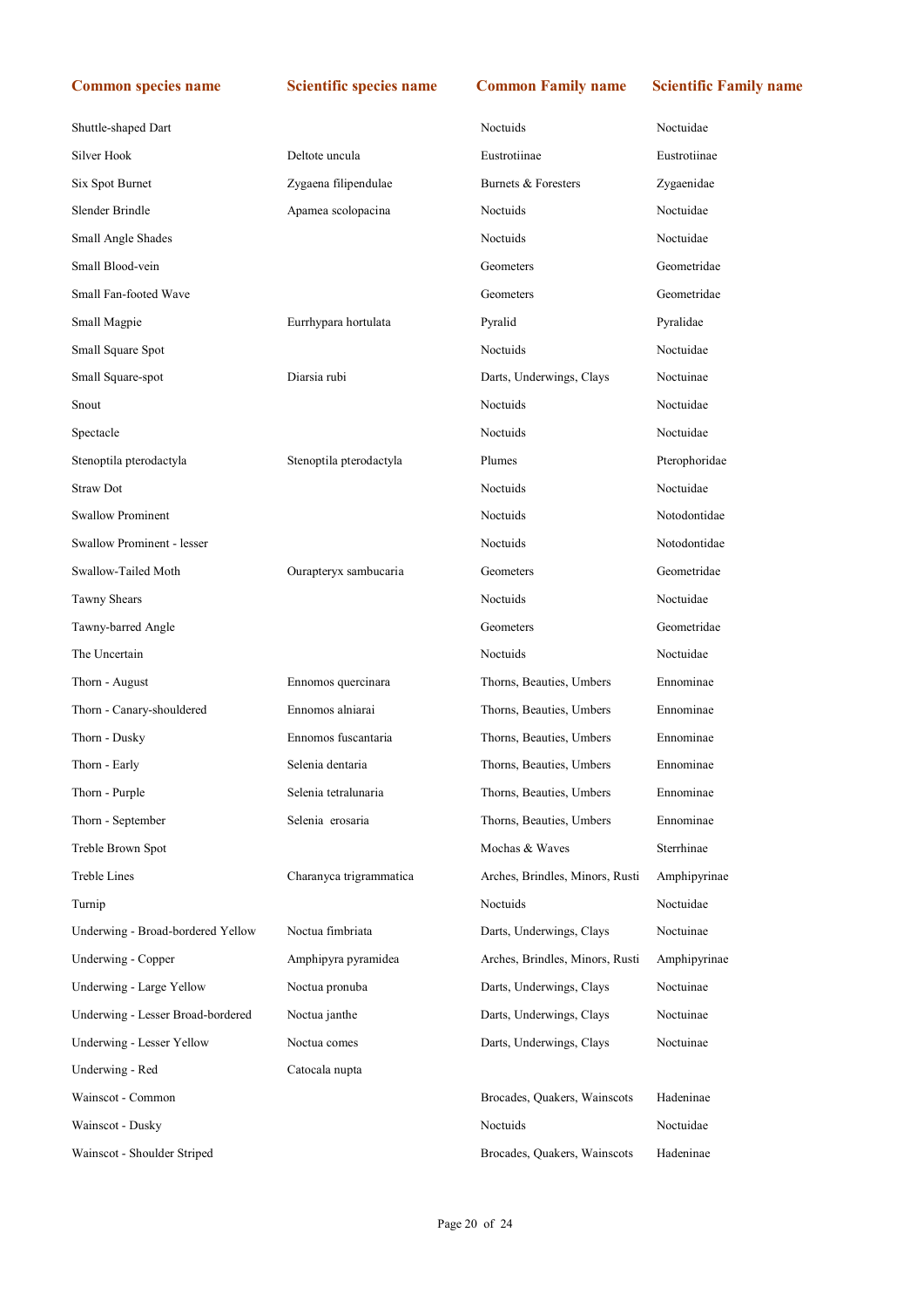| Wainscot - Smoky     |                          | Brocades, Quakers, Wainscots | Hadeninae     |
|----------------------|--------------------------|------------------------------|---------------|
| Wainscot - Southern  |                          | Brocades, Quakers, Wainscots | Hadeninae     |
| Waved Umber          |                          | Geometers                    | Geometridae   |
| White Ermine         | Spilosomalubricipeda     | Tigers, Ermines & Footmen    | Arctiidae     |
| White Plume          | Pterophorus pentadactyla | Plumes                       | Pterophoridae |
| White Spotted Pinion |                          | Noctuids                     | Noctuidae     |
| White-lipped snail   | Cepaea hortensis         | Snails                       | Helicidae     |
| White-speck          | Mythimna unipuncta       | Brocades, Quakers, Wainscots | Hadeninae     |
| Willow Beauty        | Peribatodes rhomboidaria | Geometrids                   | Geometridae   |
| Yellow Shell         | Camptogramma bilineata   | Carpets, Pugs                | Larentiinae   |
| Yellow-tail          |                          | Tussocks                     | Lymantriidae  |
|                      |                          |                              |               |

# 16 Bees + Wasps

| Bee                          |                            |             |           |
|------------------------------|----------------------------|-------------|-----------|
| Bumblebee - Buff-tailed      | Bombus terrestris          | Bee         | Apidae    |
| Bumblebee - Common Carder    | Bombus pascuorum           | Bee         | Apidae    |
| Bumblebee - Forest Cuckoo    | Bombus sylvestris          | Bee         | Apidae    |
| Bumblebee - Garden           | Bombus hortorum            | <b>Bees</b> | Apidae    |
| Bumblebee - Red-tailed       | Bombus lapidarius          | Bee         | Apidae    |
| Bumblebee - Tree/ New Garden | Bombus hypnorum            | <b>Bees</b> | Apidae    |
| Bumblebee                    | Bombus sp                  | <b>Bees</b> | Apidae    |
| Common oak gall wasp         | Cynips quercusfolii        | Gall Wasps  | Cynipidae |
| Common Spangle Gall          | Neuroterus quercusbaccarum | Gall Wasps  | Cynipidae |
| Common Wasp                  | Vespula vulgaris           | Wasps       | Vespidae  |
| Honey Bee                    | Apis mellifera             | <b>Bees</b> | Apidae    |
| Hornet                       | Vespa crabro               | Wasps       | Vespidae  |
| Ichneumon wasp               | Ophion luteus              |             |           |
| Oak Gall wasp                |                            | Gall Wasps  | Cynipidae |
| Silk Button Spangle Gall     | Neuroterus numisalis       | Gall Wasps  | Cynipidae |
|                              |                            |             |           |

# 26 Beetles + Bugs

| Ampedus                      | Ampedus balteatus      |                           |               |
|------------------------------|------------------------|---------------------------|---------------|
| Black-headed Cardinal Beetle | Pyrochroa coccinea     |                           |               |
| Cockchafer/May Bug           | Melolontha melolontha  | Beetles - Scarab & Chafer | Scarabaeidae  |
| Devils Coach-Horse           | Ocypus olens           | Rove Beetles              | Staphylinidae |
| Dutch Elm beetle             | Scolytus multistriatus |                           | Scolytidae    |
| Enoplops scapha              | Enoplops scapha        |                           | Coreidae      |
| Forest Bug                   | Pentatoma rufipe       | Bugs - Shield             | Pentatomidae  |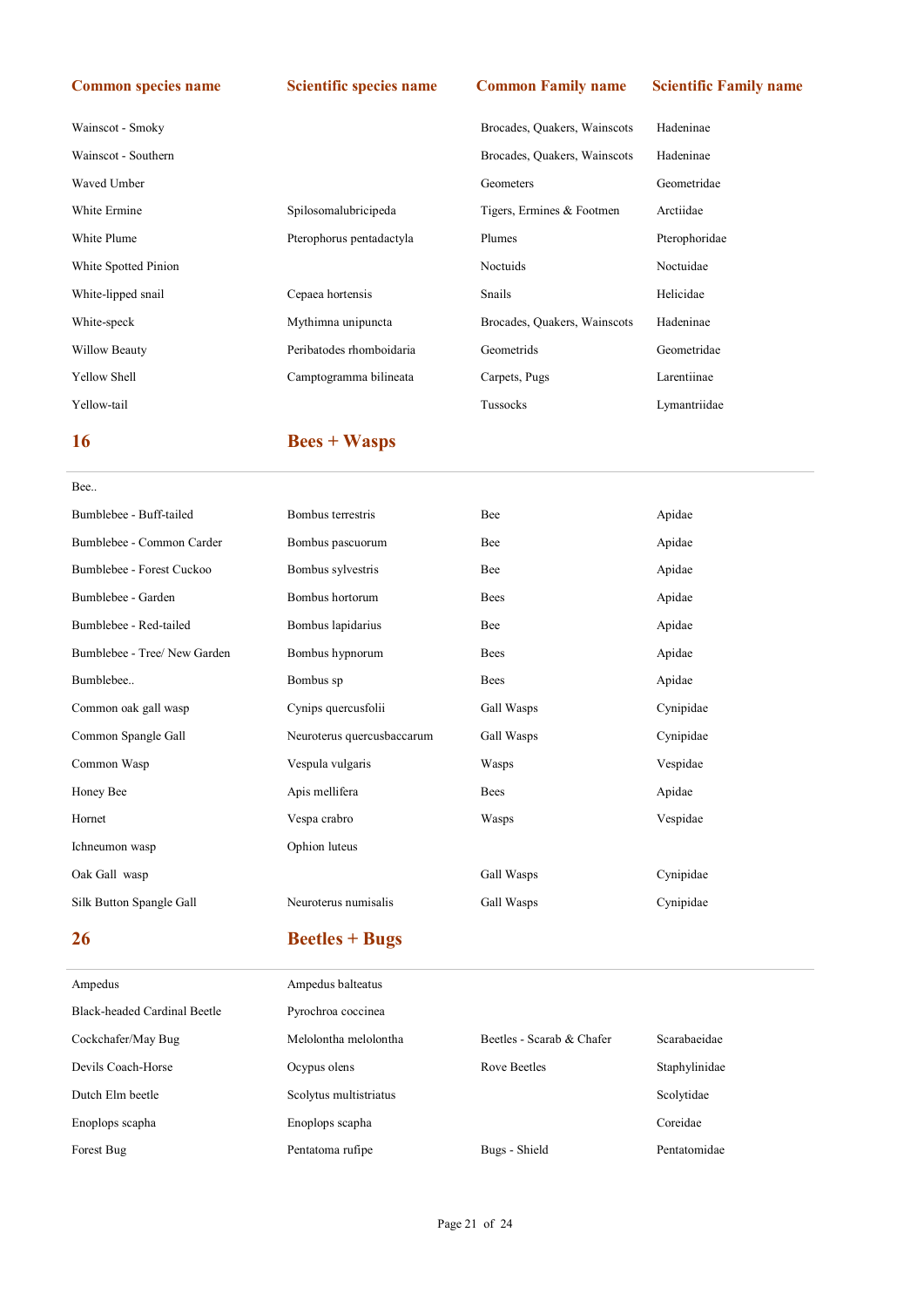| Green Shield Bug        | Palomena prasina          | Bugs - Shield             | Pentatomidae   |
|-------------------------|---------------------------|---------------------------|----------------|
| Ladybird - 16 Spot      | Micraspis 16-punctata     | Ladybirds                 | Coccinellidae  |
| Ladybird - 2 Spot       | Adalia 2-punctata         | Ladybirds                 | Coccinellidae  |
| Ladybird - 24 Spot      | Subcoccinella 24-punctata | Ladybirds                 | Coccinellidae  |
| Ladybird - 7 Spot       | Coccinella 7-punctata     | Ladybirds                 | Coccinellidae  |
| Ladybird - Harlequin    | Harmonia axyridis         | Ladybirds                 | Coccinellidae  |
| Lilly Beetle            | Liliceris lilii           | Beetles - Leaf            | Chrysomelidae  |
| Mirid Bug               | Deraeocoris ruber         | Mirid Bugs                | Miridae        |
| Nicrophorus humator     | Nicrophorus humator       |                           |                |
| Nicrophorus interruptus | Nicrophorus interruptus   | <b>Burying Beetles</b>    | Silphidae      |
| Omaloplia ruricola      | Omaloplia ruricola        | Beetles - Scarab & Chafer | Scarabaeidae   |
| Pine Weevil             | Hylobius abietis          | Weevils                   | Curculionoidea |
| Rove Beetle             | Tachyporus hypnorum       | Rove Beetles              | Staphylinidae  |
| Sloe Bug                | Dolycoris baccarum        | Bugs - Shield             | Pentatomidae   |
| Soldier Beetle          | Cantharis rustica         | Soldier Beetles           | Cantharidae    |
| <b>Stag Beetle</b>      | Lucanus cervus            |                           |                |
| Strangalia              | Strangalia maculata       | Beetles - Longhorn        | Cerambycidae   |
| Violet ground beetle    | Carabus violaceus         | Beetles - Tiger & Ground  | Carabidae      |
|                         |                           |                           |                |
| Water Boatman           | Corixa punctata           |                           |                |
| 1                       | <b>Beetles - Water</b>    |                           |                |
| Meadow Spittlebug       | Philaenus spumarius       | Spittlebug                | Aphrophoridae  |
| 23                      | <b>Other Insects</b>      |                           |                |
| Aphids                  |                           |                           |                |
| Bee Fly                 | Bombylius major           | Bombylius                 | Bombyliidae    |
| Black Garden ant        | Lasius niger              | Ants                      | Formicidae     |
| Bluebottle              | calliphora vomitoria      |                           | Tachinidae     |
| Crane Fly               | Tipula oleracea           | Crane Flies               | Tipulidae      |
| Earwig - Common         | Forficula auricularia     |                           |                |
| Elm Balloon-gall aphid  | Eriosoma lanuginosum      |                           |                |
| Green Lacewing          | Chrysopa perla            | Green Lacewings           | Chrysopidae    |
| Horsefly                | Tabanus bovinus           | Horse Flies               | Tabanidae      |
| Horseshoe Hoverfly      | Xanthogramma pedissequum  | Hoverflies                | Syrphidae      |
| Hoverfly                |                           |                           |                |
| Lacewing                |                           |                           |                |
| Marmalade Hoverfly      | Episyrphus balteatus      | Hoverflies                | Syrphidae      |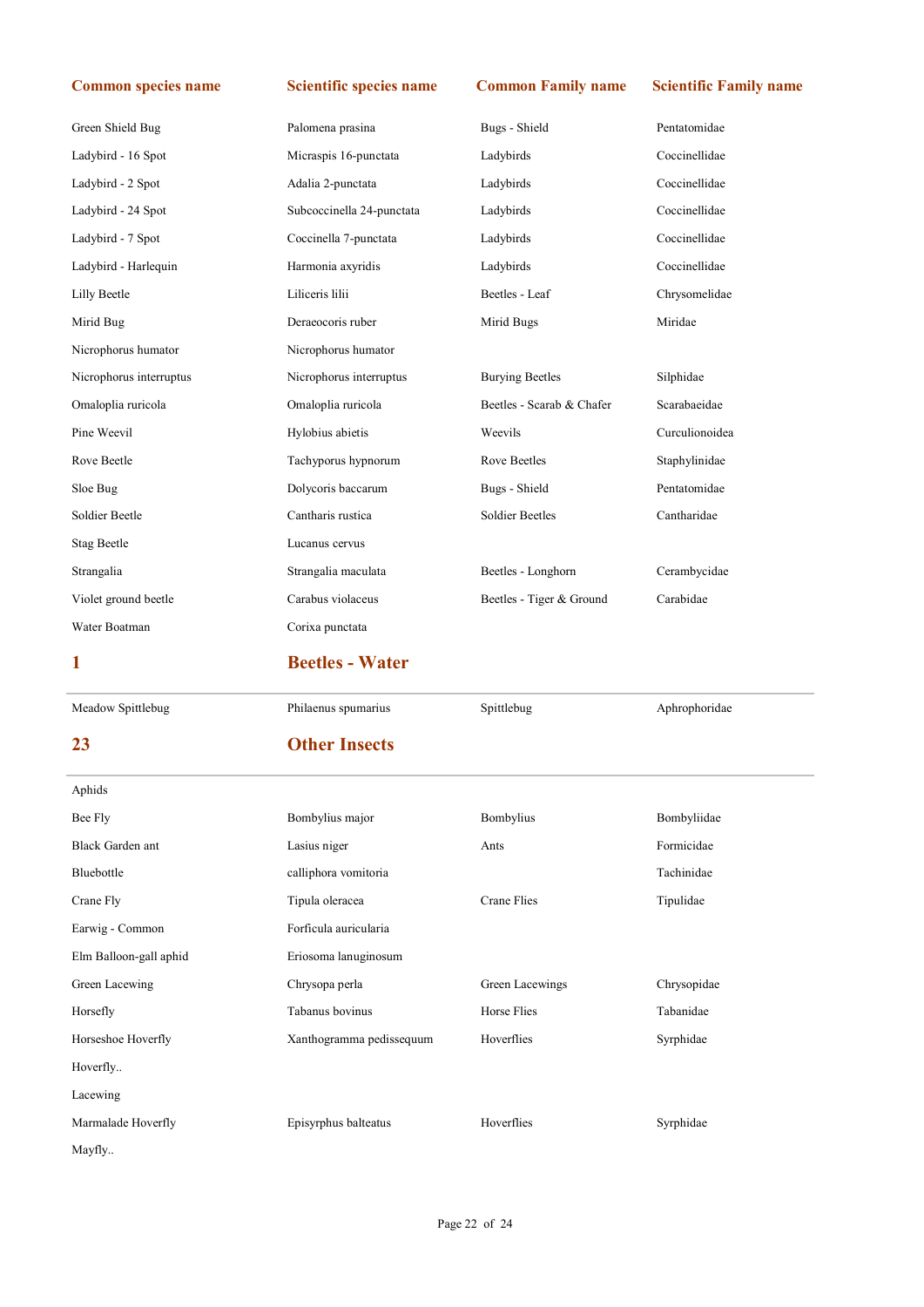Millipede

Mosquito

| Pill Millipede           |                          |                      |               |  |
|--------------------------|--------------------------|----------------------|---------------|--|
| Red Ant                  | Myrmica ruba             | Ants                 | Formicidae    |  |
| Roesel's Bush-cricket    | Metrioptera roeselii     | <b>Bush Crickets</b> | Tettigoniidae |  |
| Scaeva pyrastri          | Scaeva pyrastri          | Hoverflies           | Syrphidae     |  |
| Speckled Bush Cricket    | Leptophyes punctatissima | <b>Bush Crickets</b> | Tettigoniidae |  |
| Thistle Gall Fly         | Urophora cardui          | <b>Fruit Flies</b>   | Tephritidae   |  |
| <b>Yellow Meadow Ant</b> | Lasius flavius           | Ants                 | Formicidae    |  |

# 7 Dragonflies & Damselflies

| Black-tailed Skimmer    | Orthetrum cancellatum | Darters            | Libellulidae   |
|-------------------------|-----------------------|--------------------|----------------|
| Broad-bodied Chaser     | Libellula depressa    | Darters            | Libellulidae   |
| Damselfly - Azure       | Coenagrion puella     | <b>Damselflies</b> | Coenagrionidae |
| Damselfly - Common Blue | Enallagma cyathigerum | <b>Damselflies</b> | Coenagrionidae |
| Dragonfly - Emperor     | Anax imperator        | Hawkers            | Aeshnidae      |
| Large Red Damselfly     | Pyrrhosoma nymphula   | Dragonflies        | Coenagrionidae |
| Southern Hawker         | Aeshna cyanea         | Hawkers            | Aeshnidae      |

# 5 Spiders & Mites

| Daddy long-legs       | Pholcus phalangioides  | Cellar Spiders | Pholcidae  |
|-----------------------|------------------------|----------------|------------|
| Goldenrod Crab Spider | Misumena vatia         | Crab Spiders   | Thomisidae |
| House Spider          | Tegenaria Gigantea     | Funnel weavers | Agelenidae |
| Velvet Mite           | Eutrombidium rostratus |                |            |
| Wolf Spider           | Pardosa amentata       |                |            |

## 4 Molluscs

| Brown-lipped snail        | Cepaea nemoralis       | Snails          | Helicidae |
|---------------------------|------------------------|-----------------|-----------|
| Common Garden Snail       | Helix aspersa          | Snails          | Helicidae |
| Great Black Slug          | Arion ater             | Slugs           | Arionidae |
| White lipped banded snail |                        | Snails          | Helicidae |
| $\overline{2}$            | <b>Frogs and Toads</b> |                 |           |
| Common Frog               | Rana temporaria        | True Frogs      | Ranidae   |
| Common Toad               | Bufo bufo              | Frogs and Toads | Anurans   |
| $\overline{2}$            | <b>Snakes</b>          |                 |           |
| Adder                     | Vipera berus           | Vipers          | Viperidae |